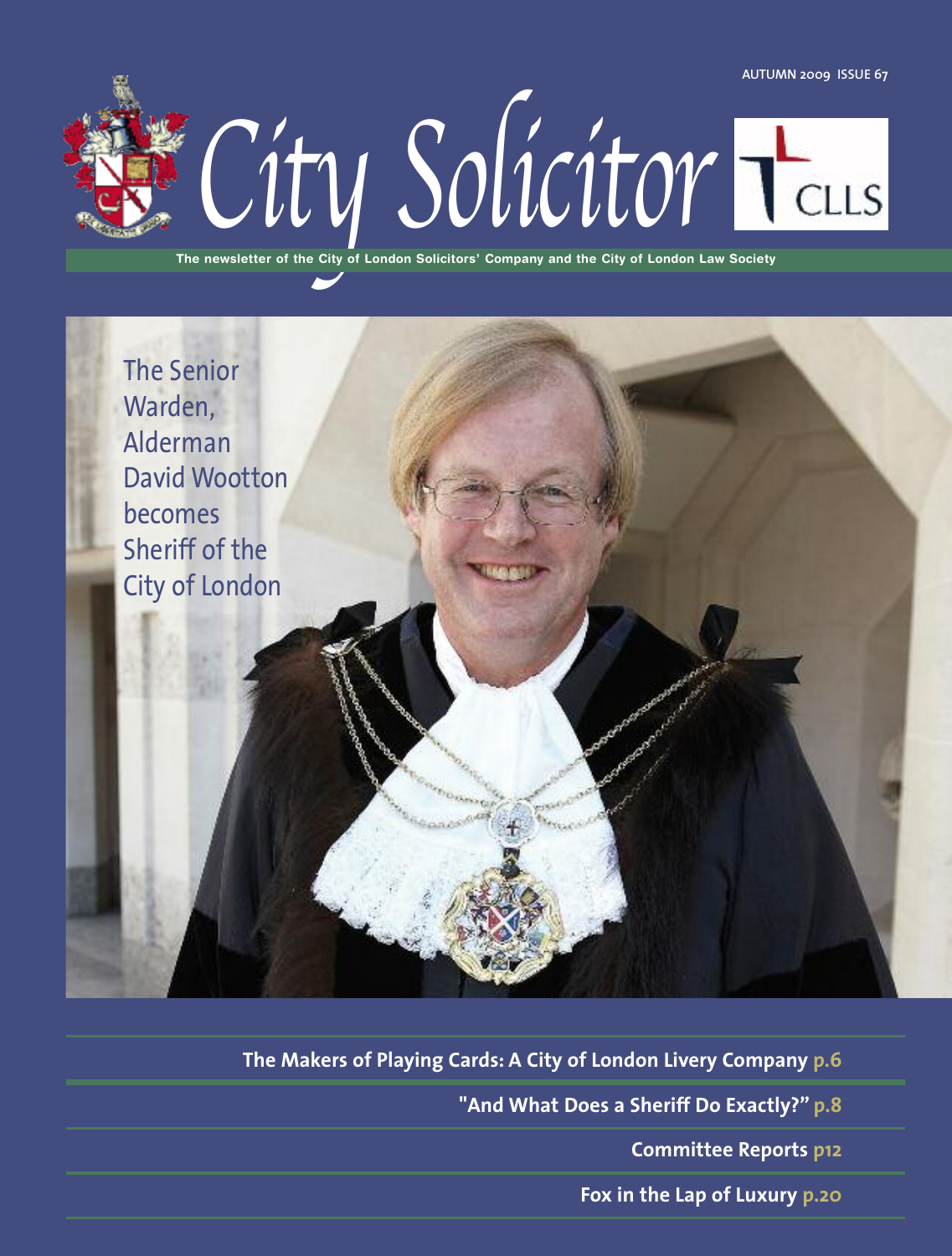### City of London Law Society

### **Committee Members Court of Assistants**

**President** The Master

**Chairman** † D.A. McIntosh, QC (Hon)

> **Secretary** N.A. Cameron

**Administrator** Mrs E.J. Thomas, B.A.

**Policy & Committees Co-ordinator** R.S. Leeder

#### **Committee**

† CHAIRMAN PRESIDENT † P. Barnes † S.W. Davis Miss S. Hawes N.M.L. Hughes V.T. Keaveny C. Martin A.G. Murray-Jones Ms J.C. Palca † Ms. F.A.E. Palmer Miss K.D. Richardson M.C. Roberts, B.A Ms C.F. Usher M.A.Webster † Alderman J.R.C.White, T.D. \* Alderman D.H.Wootton

Ex-officio appointed by the CLSC Ex-officio as members of the Council of The Law Society

#### **Clerk to the Company and Secretary of the City of London Law Society**

**Neil Cameron** 4 College Hill, London, EC4R 2RB Tel: 020 7329 2173 Fax: 020 7329 2190 Email: mail@citysolicitors.org.uk

> **Editorial Board John Abramson**

58 Fenchurch Street, London, EC3M 4AB Tel: 020 7954 8525 Fax: 020 7954 8961 Email: john.abramson@chartisinsurance.com

> **Elizabeth Thomas** 4 College Hill, London, EC4R 2RB Tel: 020 7329 2173 Fax: 020 7329 2190 Email: mail@citysolicitors.org.uk

### City of London Solicitors'Company

**Master**

Alderman Sir David Lewis

**Senior Warden** Alderman D.H.Wootton

**Junior Warden** Alderman J.R.C.White, T.D.

#### **Stewards**

I.C.S. Morpeth J.M. Abramson

#### **Full Assistants**

Past Master A.J.C. Collett, LL.B. Past Master N.C.C. Bamping, LL.B. Past Master Miss K.D. Richardson, M.A. Past Master W.J.L. Knight Past Master Ms A.L. Marks M.C. Roberts, B.A. V.T. Keaveny Alderman Mrs C.F.Woolf, C.B.E. N.M.L Hughes

#### **Additional Assistant**

Mrs J.M. Gaymer, QC (Hon), C.B.E. D. Thomas

**Chairman of The City of London Law Society** D.A. McIntosh, QC (Hon)

> **Purificial Light Audit Aught The** THE RATIOT SHE AND THE R **Deltart Livies West Yours Him**

#### **Ex-Officio Assistants Past Masters** J.H. Snaith P.J. Purton, O.B.E., L.M.R.T.P.I. D.F. Gray, M.A. E.P.T. Roney, C.B.E., M.A., Dep. Sir Max Williams M.H. Sheldon, C.B.E., M.A. K.S.G. Hinde, O.B.E., T.D., M.A. J.A.E. Young, LL.B. D.L. Biddle, M.A. R.H.V. Dixon, M.A. J.A. Rowson Sir Christopher Walford, M.A., D.C.L. His Hon. Harvey Crush S.N. Beare, M.A., LL.B. W.L. King, M.A. J.F. Avery Jones, C.B.E., M.A., Ph.D., LL.M. R.D. Fox, M.A. M.R. Mathews, M.A. Alderman Sir Robert Finch M.J. Cassidy, C.B.E., B.A., M.B.A., Dep. J.E. Hume Past Master B.J. Greenwood, LL.B.

#### **Clerk**

N.A. Cameron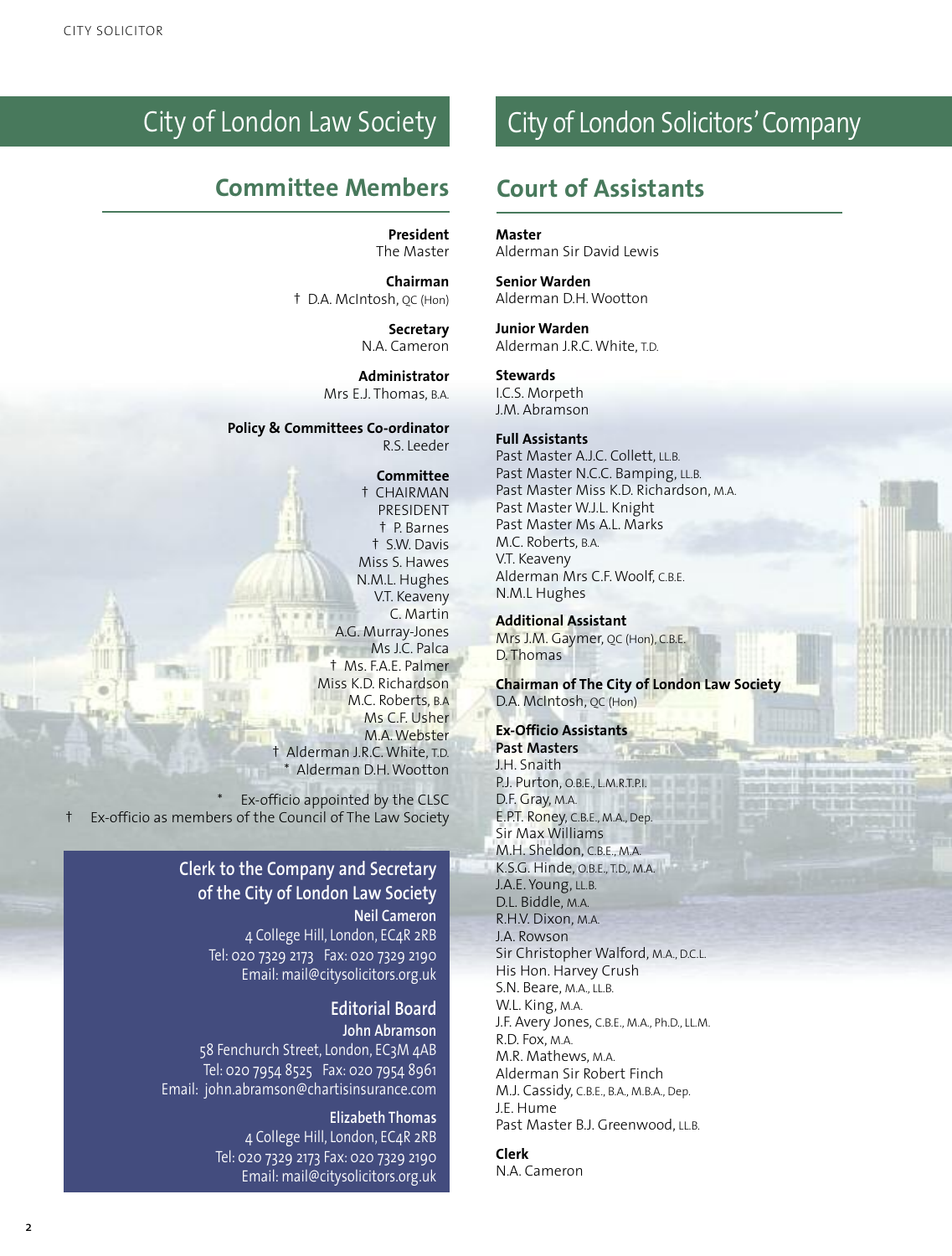### Contents Editorial

#### **Editorial p.3**

**Dates for 2009 p.4**

**British Red Cross, Christmas Market p.5**

**The Makers of Playing Cards: A City of London Livery Company p.6**

**"And What Does a Sheriff Do exactly?" p.8**

**Policy & Committees Coordinator's Report p.10**

#### **Committee Reports p.12**

Financial Law Committee **p.12** Training Committee **p.13** Competition Law Committee **p.14** Insurance Law Committee **p.14** Commercial Law Committee **p.15** Company Law Committee **p.15** Litigation Committee **p.16** Regulatory Committee **p.17** Employment Committee **p.18**

**Fox in the Lap of Luxury p.20**

#### City Solicitor Copy Deadlines 2010

Then a wide

**NNNNNNNNN** 

Spring 26tth February 2010 Summer 4th June 2010 Autumn 17th September 2010 Winter 19th November 2010



As Summer turns to Autumn, and the weather closes in, we can reflect on the first three quarters of this year and the changes they have brought to the City and its constituents. The City profession has seen massive changes through the eyes of its clients, and experienced at first hand the

effects of these. To a very large extent, things will not be the same, and it is our ability, as lawyers, to adapt that will ensure that services continue to be provided to the highest standards.

This edition contains particularly full reports from the Society's professional committees. A busy Summer was driven by the shifting sands of business in the City and the relentless fallout from what is now colloquially called the Global Financial Crisis. The Regulatory and Financial Law Committees in particular have represented the City profession's views in this regard, and we commend their reports and the work they have done.

Our Senior Warden was recently elected to a new position, and we were fortunate enough to persuade hi m to explain to the rest of us how he will be spending some of his time over the next year. Many congratulations to David Wootton who admirably combines a busy practice with unstinting service to the City.

Many members of the Livery are similarly involved in the activities of other companies. Our series of insights into other Livery companies continues with a well crafted glimpse into the Makers of Playing Cards by Junior Warden John White.

And finally, the fantastic Mr Fox is back with a rather patrician report on motoring in style. We continue to welcome his indefatigable appreciation of the better things in life. We wish all readers a productive Autumn.



John Abramson AIG, Editor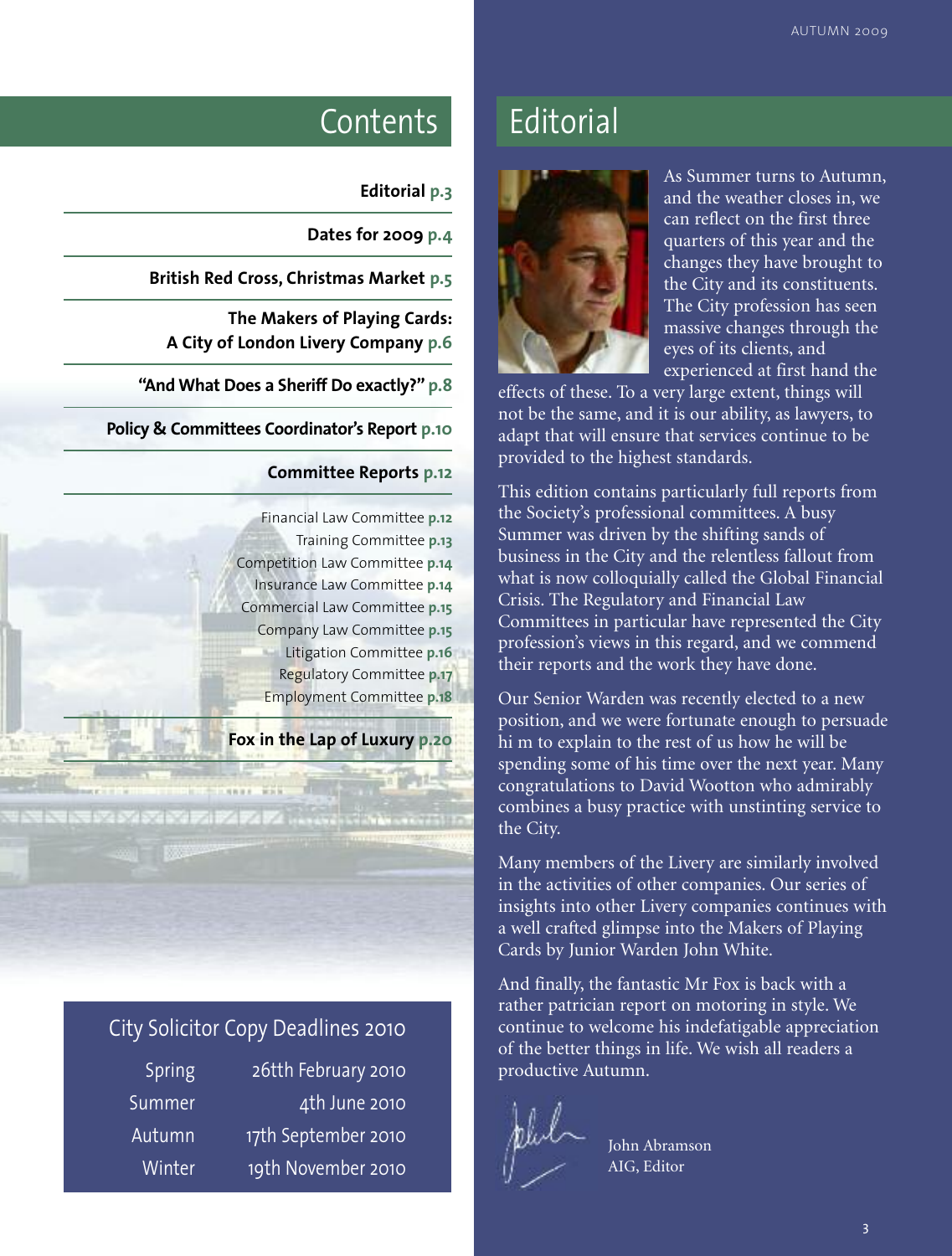### Dates for 2009

### THE CITY OF LONDON SOLICITORS' COMPANY.

| Thurs. 5th Nov     | General Purposes Committee, at the<br>Company's offices at<br>4 College Hill, EC4 at 5.00 p.m.    |
|--------------------|---------------------------------------------------------------------------------------------------|
| Sat. 14th Nov.     | Lord Mayor's Show                                                                                 |
| Mon. 23rd Nov.     | Livery Dinner, Drapers' Hall,<br>Throgmorton Street, EC2.at 7.00 p.m.<br>Liverymen and Guests. D. |
| Thurs. 26th Nov. * | Court meeting at 11.00 a.m.<br>followed by luncheon at 1.00 p.m.                                  |

### THE CITY OF LONDON LAW SOCIETY

- Wed. 2nd Dec  $\dagger$  Committee of the City of London Law Society at 11.00 a.m.
	- † Carvery Lunch at 1.00 p.m.
- At Cutlers' Hall, Warwick Lane, EC4.
- † At Butchers' Hall, Bartholomew Close, EC1.

# The City of London Law Society has a new logo

The City of London Law Society

Following its separation from the City of London Solicitors' Company the Society's PR Consultants, Lehmann Communications, have undertaken a rebranding exercise for the Society and developed a new logo in place of the Company's crest which has been used until now. The stylised sword logo will appear on all CLLS stationery and printed materials and it is hoped that this simple, modern design will serve them for many years to come. The re-branding exercise also included a review of the Society's web site and this will be re-launched shortly.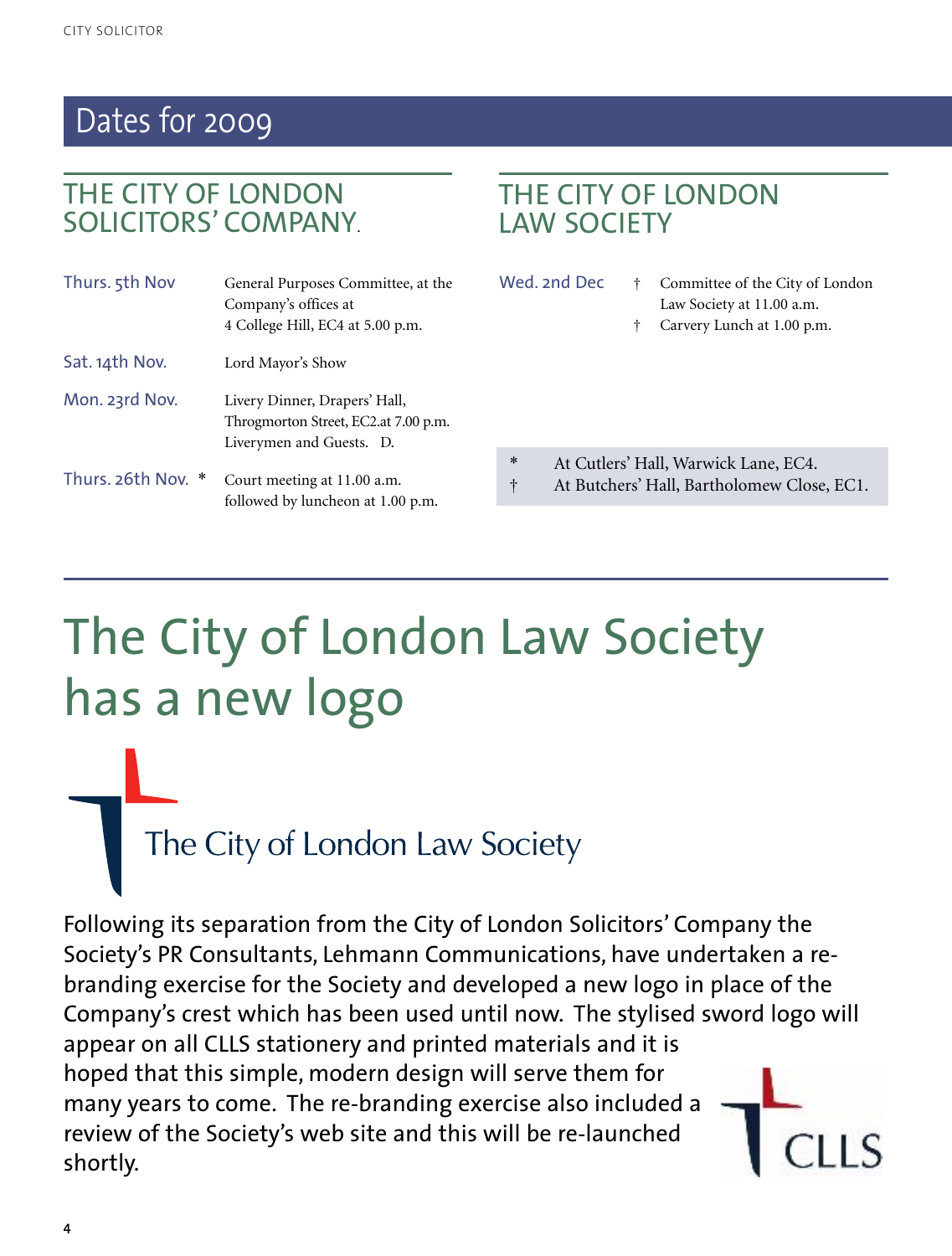

## **Christmas** Market 2009

Solve all your Christmas gift worries. then relax over lunch or a class of wine at the spectacular Guildhall.

#### **Preview Night 30 November**

5.30pm - 9.00pm To be opened by the Lady Mayoress £20 including Champagne and canapés Pre-booked tickets only

### **Public Day 1 December**

10.30am - 8.00pm £5 including a complimentary glass of wine Purchase tickets on the door or pre-book for group discount

### Guildhall, Gresham Street London EC2V 7HH

Bank/St Paul's/Moorgate

Information and online booking: www.redcross.org.uk/market Contact Kate 020 7382 4650 citymarket@redcross.org.uk

**Unusual Gifts & Designer Brands** 

6k **Delicious Food** æ.

**City Trades** 









The British Red Creas Society, Incorporated by Royal Charter 1908, is a charity registered in England and Wales (220349) and Scotland (SC097738).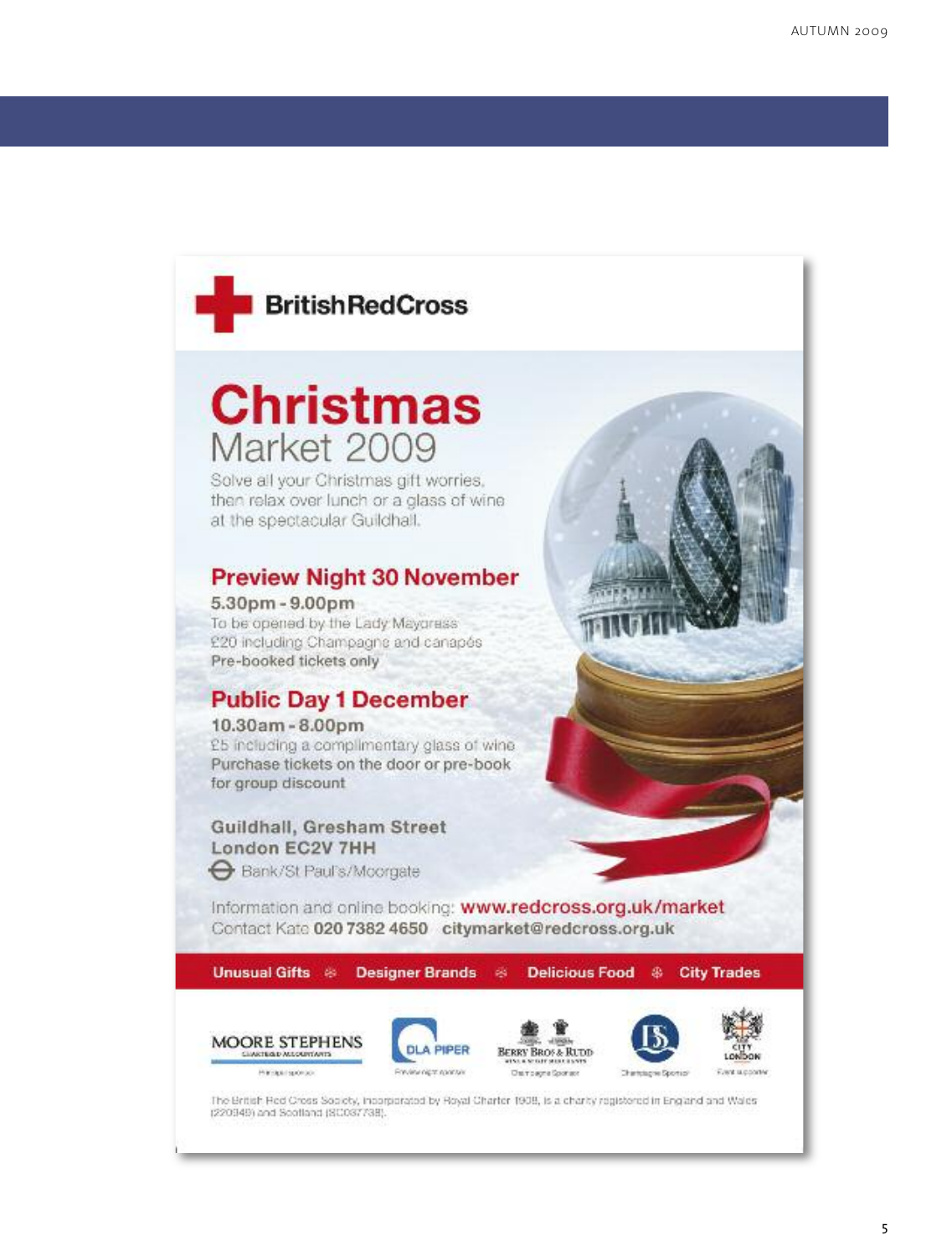## The Makers Of Playing Cards: A City Of London Livery Company

The Worshipful Company of Makers of Playing Cards is one of the Craft Guilds in the City of London. The Company was founded as the "Mistery of Makers of Playing Cards of the City of London" by a Royal Charter granted by King Charles 1 on 22nd October 1628. Some 164 years later, on 27th November 1792, the Court of Aldermen granted the Company its Livery. Accordingly, though 75th in order of precedence, it is one of the older of the City craft companies. The number of Liverymen is limited to 150 – and we now admit women. The current Liverymen come from a wide cross-section, but many have an interest in the history of playing cards or enjoy using them, especially for Bridge.



*Charter 1628*

### Role of Livery Companies

The Livery Companies developed out of the medieval guilds in the City. These guilds originally evolved from a religious base, as craftsmen in specific trades congregated in parishes. From their congregations voluntary associations were formed for mutual aid and protection of their members.

Gradually, trade considerations took over and the guilds' main role became the regulation of their trades or crafts within the City. They exercised control over standards, including the power of search, and the training of apprentices. The Makers of Playing Cards was a craft, rather than a trade, company.

Members of the Livery, Liverymen, were drawn from the freemen of the City and became freemen of the Companies first, qualifying for Livery status by patrimony (inheritance), servitude (apprenticeship), or redemption (purchase).

Management of the City was based on a charter granted to its citizens by King William I that provided a remarkable degree of autonomy. They then won from King John the right to vote for their Mayor. Civic power rested with the Court of Aldermen who administered justice in matters of dispute within the City, regulated the Livery Companies and settled all inter-livery disputes. Liverymen elected the Lord Mayor and the Sheriffs – and still do.

### Original Role of the Company

The Company was incorporated to regulate the trade of making playing cards in London, which had suffered from the importation of foreign cards, and cheap and inferior cards manufactured in this country. Customs officers were

ordered to seize foreign or poor quality cards. In exchange for these benefits the Company agreed that each pack manufactured was to be sealed and a duty paid to the King. Every maker had to register a mark of his own, and the Company kept a list of approved makers' marks.

The King's Receiver of this duty had an office in the City and was made a freeman of the Company. In 1712 an Act stipulated that the Ace of Spades must be marked on the printed side with the maker's name, and the duty was only abolished in 1960 (when the cost of collecting outweighed the revenue received).

These roles for the Company declined over the years, in common with many other Livery Companies, such that by 1880 there were only twenty Liverymen, apart from the Master and Wardens.

Resurgence of the Company in the 1880's was largely the result of the activity of two collectors of playing cards on the Court, one of whom was also a manufacturer: and these collections now are regarding as leading world collections and are held at the London Metropolitan Archives managed by the City of London Corporation. The presentation of the Company's pack of playing cards at the Installation Banquet for the Master and Wardens commenced in 1882 and has become an annual custom. A portrait of the Master appears on the Ace of Spades with the names of the Wardens and the Clerk. The backs of the cards commemorate some important event of the year.

The Company maintains today the historic right and duty of Liverymen to attend Common Hall, at Guildhall, to vote in the elections of the Lord Mayor and Sheriffs. It also observes the ordinances for the appointment of the Court, the Master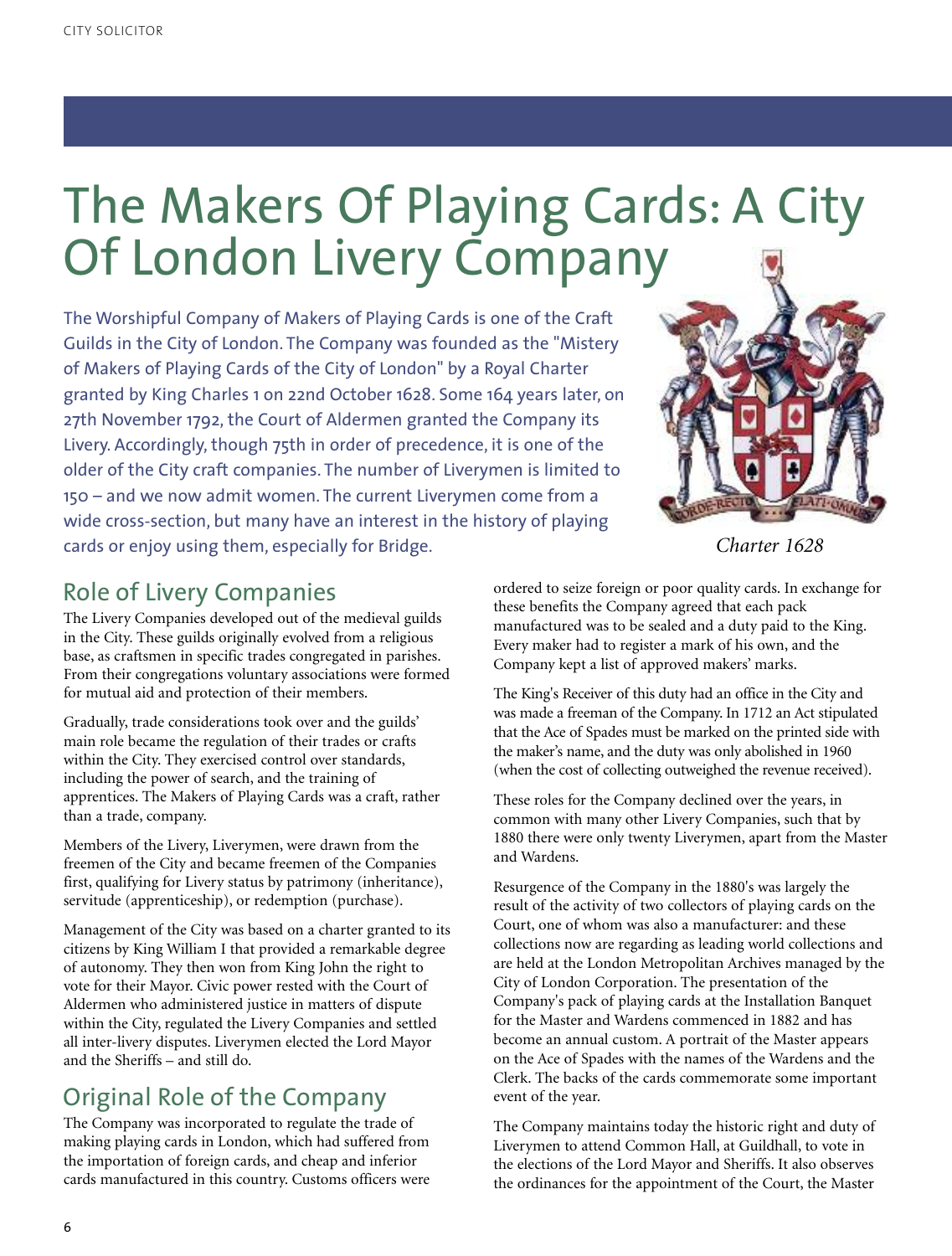#### **Alderman John R C White TD,** Master 2008/2009

and Wardens, and holds an annual installation ceremony and religious service for the new Master (in November 2008 at Watermen's Hall and St Mary-at-Hill, a Wren designed Church with early English foundations). It also has an affiliation with H.M.S.Turbulent, one of the Royal Navy's nuclear powered submarines, and three of the boat's former skippers have become Liverymen. The Company also has an affiliation formed in 2009 with Middlesex Army Cadet Force.

The main social activities of the Livery are quarterly dinners, held at different Livery Halls in the City (in 2009 the Halls used have been Apothecaries', Coopers', Tallow Chandlers' and Trinity House) and, following the election of the Master and the Wardens on St Andrew's Day (30 November) the annual installation banquet held at the Mansion House, in the presence of the Lord Mayor and Sheriffs. Other Company events in 2009 included a craft evening with a talk on the history and development of English playing cards associated with City of London traditions, a City walk around the Wards of Billingsgate and Tower, a professional magic show, a Master's long weekend on the Isle of Wight, a Court and partner's tour and dinner at Sutton's Hospital in Charterhouse, and a fund raising concert at St John's Smith Square, together with taking part in inter-Livery sailing, clay shooting, golf and tennis events.

Every spring, the Company organises the Inter-Livery Duplicate Bridge competition, in Drapers Hall, under the auspices of the English Bridge Union.

### The Company's Coat of Arms

The Company's arms, used without authority for more than two centuries, were granted by the Kings of Arms on behalf of the Crown on 8 March 1982. Motto: CORDE RECTO ELATI OMNES 'with an upright heart all are exalted' ".

### The Cutler Trust

Charity has always been an integral part of Livery companies' existence ever since their formation, often as Fraternities or Trade Guilds, in the Middle Ages.

Over the course of time, Livery Companies provided education and training for the young, including apprenticeships to practising members of the Livery's craft, and looked after Liverymen and their dependants in times of hardship and old age.

The Company's connected Charity, The Cutler Trust, was set up on 25 October 1943 by two card manufacturers, John Waddington Limited and De La Rue Company Limited and named after the then Master, Lindsay Cutler, (whose grandsons have been apprenticed to the Livery). Consistent to the original Livery concept, it was initially for beneficiaries and dependants of those who were or had been employed in the manufacture of Playing Cards.

Later, the objectives of the Trust were widened to help all people under 25, to include the relief of need; helping those people to prepare for entry into any profession, trade, occupation or service; and promoting the education (including social and physical training) of such persons. The Trust supports current students at the City of London School for Girls and the Guildhall School of Music and Drama, as well as specialist schools for the disabled and mentally ill.

### The Current Master's Darwin Cards

These playing cards celebrate the bicentenary of Charles Darwin's birth on 12th February 1809 and the 150th anniversary of first publication of "On the Origin of Species" in November 1859. Darwin's ideas on the evolution of species through natural selection and environment were formed largely from his naturalist collections and observations whilst a "gentleman's companion" to Captain FitzRoy on the round the world surveying voyage of the 242 tons brig-sloop HMS Beagle from December 1831 to October 1836. The Galapagos Islands in the Pacific to the west of Peru were particularly significant because of the variations Darwin noticed in distinct species between the various islands.

Darwin's letters indicate that he played cards. The colours and shape of the pips are contemporary with his time, except for the introduction of the numbers.

Darwin developed his interest in natural history whilst at Christ's College, Cambridge (my former college), studying for a Bachelor of Arts degree with the intention of becoming an Anglican priest. He became a great collector of insects, particularly beetles, and some of his specimens were included in J F Stephens' "Illustrations of British Entomology", published between 1829 and 1832. The images of the beetles and moths come from here.

The other images are from "The Zoology of the Voyage of HMS Beagle" written by various authors but edited and superintended by Darwin, and published between 1838 and 1843: the rodents are from Part 2 Mammalia by George R Waterhouse; the birds from Part 3 by John Gould; and the iguanas from Part 5 Reptiles by Thomas Bell.

The King of Hearts is a tanager from Santa Fe, "Tangra Darwini"; the Queen is "Chlorospiza Xanthogramma"; and the Jack is the Galapagos finch "Geospiza Fortis" which was later observed to develop a smaller beak to feed on tiny seeds when threatened by the arrival of another species with a larger beak.

Of the Jokers, the mockingbird is from a Galapagos island and is "Mimus Melanotis". The ostrich is the lesser "Rhea Darwinii" which Darwin recovered from his shipmates who were cooking it at a landfall off the Argentine coast.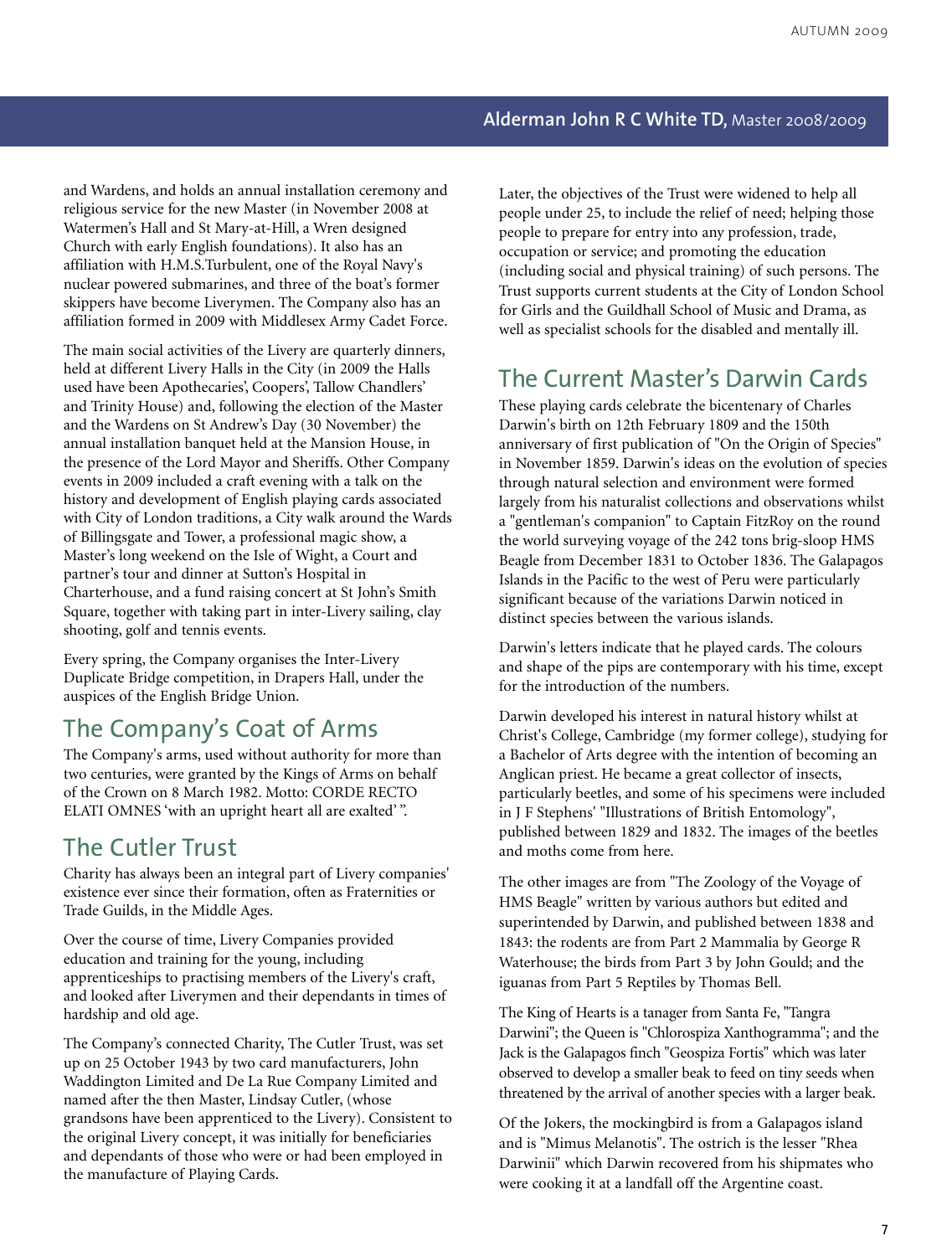## "And What Does a Sheriff Do Exactly?"

"And what does a Sheriff do exactly?" is the usual question to David Wootton when he says that he became in late September one of the two Sheriffs of the City of London. Many familiar with the civic side of the City already know, many who think they know are surprised to discover more, and many do not know and immediately think of sheriffs of old, or from westerns, or from crime reports from the US on television these days. All have the same origin, but the London version is different… David's office is a part-time, one year, unpaid post: he is a corporate partner in Allen & Overy LLP and will be continuing his role and activities there as the diary of a Sheriff permits, and he is also Senior Warden of the City of London Solicitors' Company and a member of the Committee of the City of London Law Society.



So what does a Sheriff do? Support and assist the Lord Mayor (of the City of London) in promoting the business City. The "business City" means financial services in the UK – wherever in the UK and not just the City, and of whatever nationality or ownership. "Financial services" does not just mean banks but includes securities houses, brokerages, hedge funds, private equity, insurance and shipping. Increasingly, it also extends to professional services: law, accountancy, surveying, real estate, actuaries, and many more! As a lawyer, David is keen to make sure that professional services, which have not up to now been much regarded as a single sector – each of the main professions is sponsored by a different government department, for example, while financial services are dealt with by one – receive from government and media due credit for the contribution they make, both domestically and internationally. Banks have been hit badly, he says, but other financial services have been doing well – insurance is the best example – and City and UK-based professional services have retained their global standing.

David's role in supporting the Lord Mayor will take him on a number of overseas visits, to India for example in October and to the Gulf and South Africa in the New Year, where he will meet with the Lord Mayor senior government figures, regulators, professional, trade and industry bodies, as well as practitioners: he will have the opportunity to put forward the concerns of UK professions to policy makers in the countries he visits.

In the UK, the same thing, being present at meetings with visiting government and regulatory officials from overseas, and being involved in discussions with the UK government, regulators and professional and trade associations.

The second major role of the Sheriff is ceremonial: attending civic occasions of national, international or London importance. A good example was the recent service at St. Paul's Cathedral to mark the end of British military involvement in Iraq, where he and his wife Liz formed part of the formal processions, and the reception afterwards at Mansion House, where he was one of those who greeted the Queen and the Duke of Edinburgh, and had the (pleasant) task of looking after the President of Iraq. "Ceremonial" means many things and it extends to charity events: speaking at a breakfast in Canary Wharf to launch 125 black taxis taking 300 disabled and disadvantaged children for a few wonderful days in Disneyland Paris, attending events in the City to promote individual charities – early examples included The Barts & London Charity, Care for Children and the Treloars Trust: the attendance of the Lord Mayor and/or the Sheriffs at these events is a big draw and is very helpful to charities in lending them the prestige of the civic City.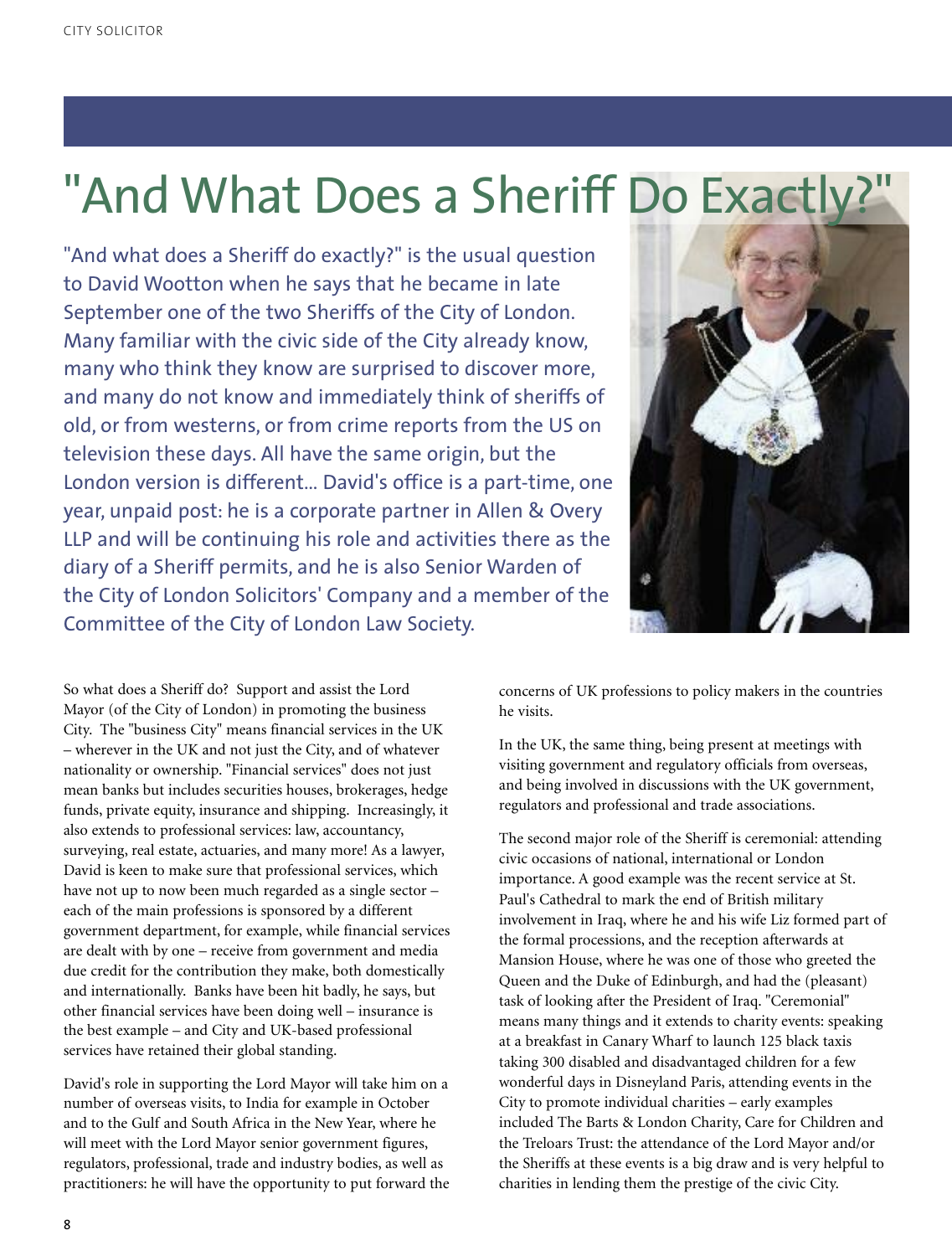#### **John Abramson,** *AIG,* Editor

Ceremonial also means social: attending with the Lord Mayor or on their own breakfasts, lunches, dinners, receptions or other events of the 108 City Livery companies or the 22 ward clubs (the City is divided into "wards" for electoral purposes) and of other City organisations, adding strength to the complex social web of the City community.

David became a Sheriff by election, under the Representation of the People Acts – the same legislation as governs general and council elections – by an electorate consisting of the 25,000 or so members of the City Livery Companies, of which the Solicitors' Company is one. The office of Sheriff goes back to Saxon times, when the Sheriff administered what justice there was and collected taxes for the Crown. Nowadays the legal function of the Sheriffs in the City is responsibility for the Central Criminal Court, the Old Bailey: the building is provided to the Courts Service by the City and the Sheriffs are responsible for making sure that the building is available for proper use.

One of the two Sheriffs hosts lunch for the Old Bailey Judges each day and has the opportunity to invite guests, particularly those who know little about the City and what it does. This typifies the role of a Sheriff: promoting the City in all it does and making sure that as many people as possible know what it does.



## SOLICITORS BENEVOLENT ASSOCIATION **CHRISTMAS CARDS 2009** (please support your Charity)

This "Castle Combe" Christmas card is just one from a selection that is available in support of the Solicitors Benevolent Association. The full range of cards can be viewed and ordered at **www.cards2print.co.uk/sba**

We hope that there will be something in this year's collection that will appeal to you and remind you that 40% of the total cards and printing costs goes directly to the SBA.

> *We are here to help necessitous solicitors and their dependants, please call us if you know someone who may need our assistance.*

> > **Solicitors Benevolent Association Telephone: 020 8675 6440 www.sba.org.uk**

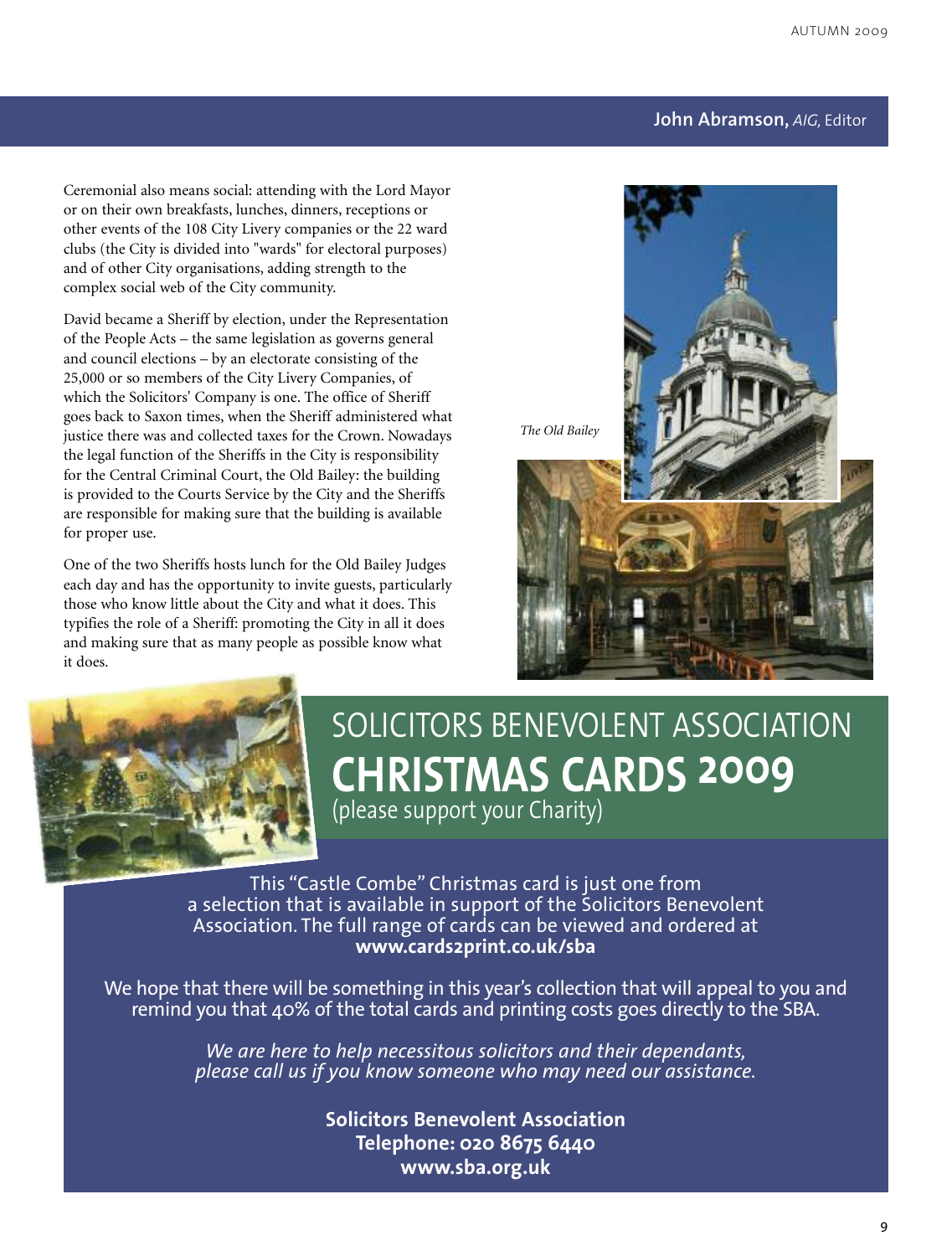## Policy & Committees Coordinator's Report

The CLLS's Committees have continued to produce a large number of detailed submissions over the last few months.

The Professional Rules and Regulation Committee has responded to a number of consultations over the last few months, including the SRA's consultations on *"decisionmaking criteria", "Regulatory-risk information requirements – 2009" (supplementary response), "Use of enhanced investigatory powers", "Regulating alternative business structures", "Moving towards a fairer fee policy"* and *"SRA (Cost of Investigations) Regulations 2009: Consultation on increase in charges for cost of investigations".* The Committee also responded to the BIS consultation on the draft Services Regulations (which are expected to implement the Services Directive (Directive 2006/123/EC) into UK law), and the LSB's consultation paper ("CP") *"The Levy: funding legal services regulation. Consultation on proposed rules to be made under Sections 173 and 174 of the Legal Services Act 2007"* and its discussion paper ("DP") *"Wider Access, Better Value, Strong Protection: Discussion paper on developing a regulatory regime for alternative business structures"*. The Committee also recently commented on Lord Hunt's Initial Response to Evidence.

The Training Committee recently commented on the SRA's *"Strengthening the Training Contract"* document and the SRA's DP *"An agenda for quality: A discussion paper on how to assure the quality of the delivery of legal services"* (see the Committee Chair's report).

The Company Law Committee recently provided an updated pro forma circular describing suggested changes to articles of association to reflect certain recent developments. The Committee also commented (in a joint report with the Law Society's Standing Committee on Company Law) in response to the European Commission's Call for Evidence on Market Abuse Directive 2003/6/EC on Insider Dealing. (See the Committee Chair's report.)

The Employment Law Committee responded to the Department for Business Innovation and Skills consultation on implementation of the EU Agency worker directive. (See the Committee Chair's report.)

The Financial Law Committee responded to a BERR consultation regarding the revised Overseas Companies (Company Contracts and Registration of Charges) Regulations 2009 circulated on 3 April 2009; to the European Commission's Green Paper on the review of Council Regulation (EC) No. 44/2001 on jurisdiction and the recognition and enforcement of judgments in civil and commercial matters; to the HMT consultation *"Developing effective resolution arrangements for investment banks"*; and in liaison with the Insolvency Law Committee, to The Insolvency Service's CP *"Encouraging Company Rescue – a consultation"*. (See the Committee Chair's report.)

The Insurance Law Committee responded to a joint Law Commission/Scottish Law Commission issues paper *"Microbusinesses - should micro-businesses be treated like consumers for the purposes of pre-contractual information and unfair terms?"* and to a Law Commission introductory paper "Section 83 of the Fires Prevention (Metropolis) Act 1774: should it be reformed?" (See the Committee Chair's report.)

The Intellectual Property Law Committee recently responded to the plans for reform of the Patents County Court being considered as part of the Costs Review and as put forward by the Working Group set up by the IP Court Users Committee.

The Land Law Committee recently finalised three documents which have been placed on the Committee's webpage: *"Letter to company - draft City of London Law Society Land Law Committee Long Form Certificate of Title (6th Edition 2008 update)", "Letter to company - final draft of City of London Law Society Land Law Committee Long Form Certificate of Title (6th Edition 2008 update)", and "Questionnaire to accompany the Certificate of Title (CLLS Land Law Committee Long Form 6TH Edition - 2008 update)"*. The Committee also produced a suggested form of Rent Deposit Deed.

The Litigation Committee prepared a detailed response to Lord Justice Jackson's *"Review of Civil Litigation Costs: Preliminary Report"*. In addition, the Litigation Committee responded to the Ministry of Justice's CP 04/2009 "Controlling costs in defamation proceedings".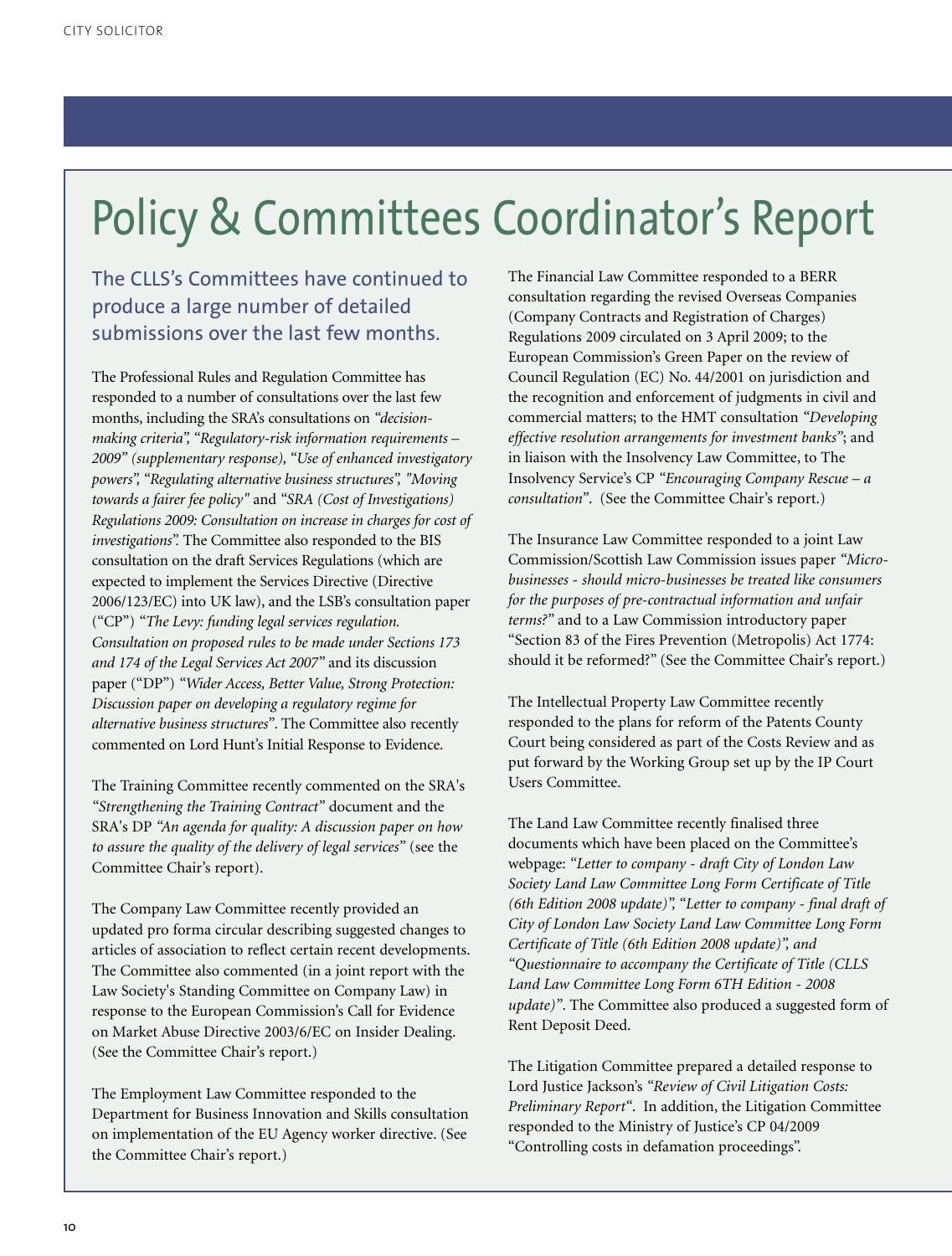#### **Robert Leeder,** *Policy and Committees Coordinator, CLLS*



The Planning & Environmental Law Committee recently responded to the DECC document "*Consultation on the Draft Order to Implement the Carbon Reduction Commitment"*. The Committee also recently responded to the Department for Communities and Local Government's ("DCLG") CP *"Greater flexibility for planning permissions*"; to the Food and Environment Research Agency (Defra)/Welsh Assembly Government "Consultation on the possible release of a biocontrol agent to control Japanese knotweed"; and to the Defra consultation "*Adapting to Climate Change – ensuring progress in key sectors: Consultation on the Adaptation Reporting Power in the Climate Change Act 2008"*. The Committee also submitted comments to the DCLG on two (then) draft statutory instruments (The Town and Country Planning (General Development Procedure) (Amendment No. 3) (England) Order 2009 and The Planning (Listed Buildings and Conservation Areas) (Amendment) (England) Regulations 2009).

The Regulatory Law Committee responded to the European Commission's CP *"Consultation Paper on the UCITS depositary function"*, its call for evidence document *"Review of Directive 2003/6/EC on insider dealing and market manipulation (Market Abuse Directive)"*, its proposal for a

Directive on Alternative Investment Fund Managers (*"AIFM"*). The Committee also commented on various FSA consultations, including FSA DP 09/1 *"Temporary short selling measures"*; FSA CP 09/10 "*Reforming remuneration practices in financial services"*; FSA CP 09/12 "(*Quarterly consultation (No.20)*)"; and FSA DP 09/2 *"A regulatory response to the global banking crisis"*. (See the Committee Chair's report.)

The Revenue Law Committee recently made further comments to HMRC on the provisions relating to the debt cap and international movement of capital aspects of the measures contained in the Finance Bill 2009 (including the draft legislation on financial services companies and anti avoidance rules released on 5 June 2009). The Committee also recently responded to the HMRC consultation *"Modernising Powers, Deterrents and Safeguards: Working with Tax Agents"*.

Details of all the Committees' submissions can be found on the CLLS's website at **www.citysolicitors.org.uk**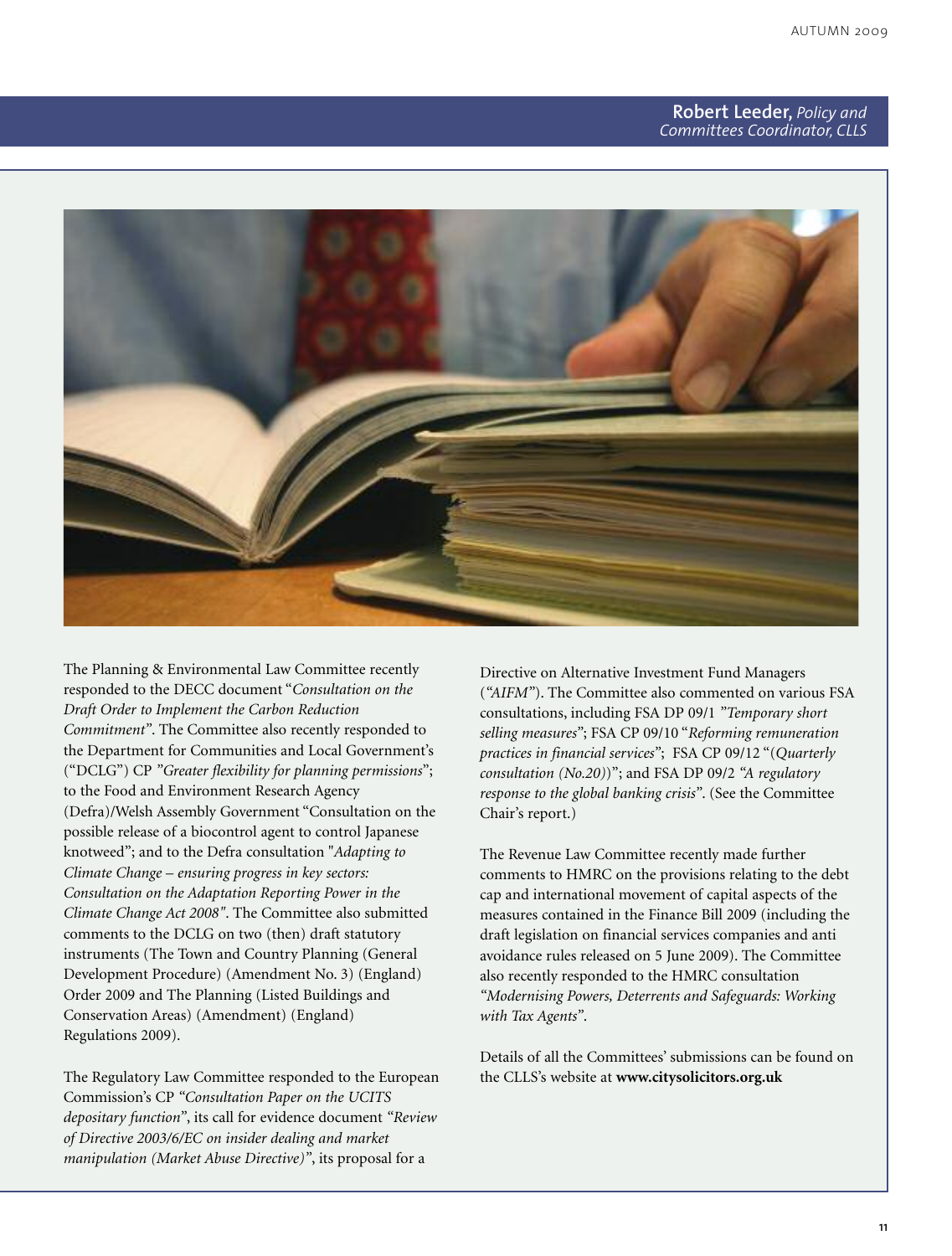

### FINANCIAL LAW **COMMITTEE**

The Financial Law Committee has had a busy summer as legislative proposals, many in response to the financial crisis,

continue to roll in with ever increasing frequency. There are times when we feel that we are suffering from "consultation overload", but we are nevertheless managing to respond to a considerable number of proposals in a constructive manner and to influence law making in other ways. Members of the Committee and of the various working parties have worked extremely hard and been available to comment at short notice. They deserve many thanks for their contribution to a very considerable workload.

We have commented formally on changes to the law relating to charges over the assets of overseas companies under the Companies Act 2006, to the European Commission Consultation on its review of the Brussels Regulation on Choice of Court, to the Treasury paper on Effective Resolution Regimes for Investment Banks and to the Insolvency Service's important consultation on Encouraging Company rescue (all available on the CLLS website). On the last we had excellent support from a working group headed by Geoffrey Yeowart (Lovells), deputy Chairman of the Committee, and the views expressed have been supported by a number of other respondents, including ISDA and the BBA. Our joint working party with the Regulatory and Insolvency Committees worked on the response on Resolution Regimes for Investment Banks. It has been good to work closely with those Committees.

We are doing further work with the Land Law Committee, the Company Law Committee and the Law Society Company Law Committee on the paper on Execution of Documents at a Virtual Signing or Closing (available on the CLLS website). Robin Parsons (Sidley & Austin) has worked on this.

We are currently considering a limited response to the Treasury White Paper on Reforming Financial Markets and have liaised with the Competition Law Committee on certain aspects of this. We liaise with the City Corporation in relation to the EU proposals for a codified set of principles for European private law and its implications for English law in the field of financial and commercial law. We regularly meet with the Financial Markets Law Committee (sponsored by the Bank of England), the BBA, LIBA, ISDA and other City bodies on matters of mutual interest and members participate in some of their Committees.

Dorothy Livingston (Herbert Smith) represents the CLLS as a member of the Banking Liaison Panel (BLP) established under the Banking Act 2009, with David Ereira (Linklaters) as her deputy. He has been involved in work relating to investment banks, while Dorothy participated in advice to the Treasury which led to amendments to the Safeguards Order in June, which usefully clarified the extent of the protection afforded by the Order. Dorothy is Chairing a sub-group of the BLP which will be active this autumn. It will be considering recommending further amendments in the following areas:

- Treatment of Small Companies;
- Interaction with EU law and its UK implementation, particularly the Financial Collateral Regulations; and
- The claims process where the order is incorrectly applied.

If CLLS members or other Committees have views on any of these matters, Dorothy would be pleased to hear from them evidence taking on problems and potential solutions is a function of the BLP in formulating its advice.

A separate sub-group of the BLP is working at the same time on recommendations in relation to the Code of Practice and Dorothy can arrange for evidence to be given to that subgroup also.

**Dorothy Livingston,** *Chairman,* Herbert Smith LLP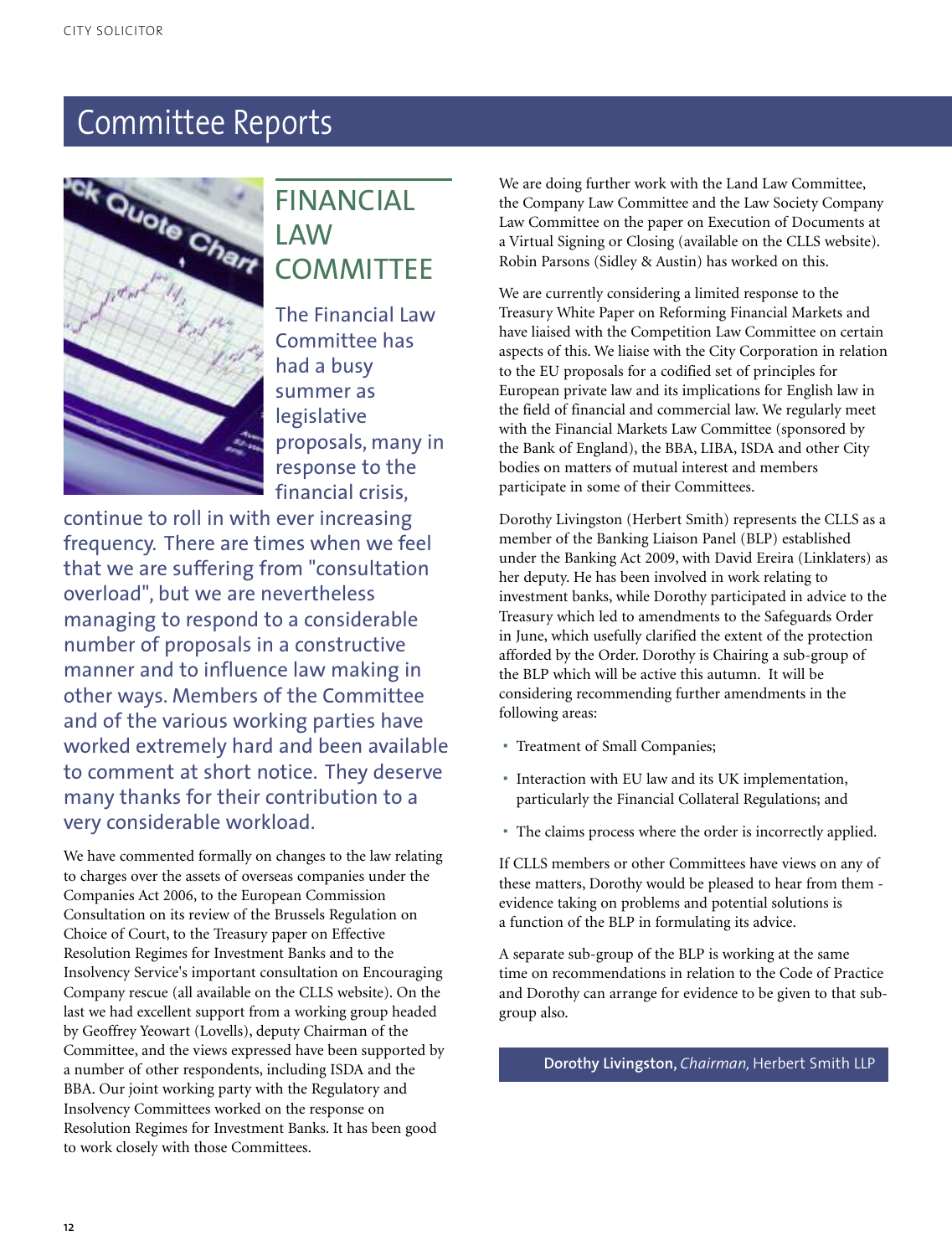

### TRAINING **COMMITTEE**

There have been a number of training–related developments over the last few weeks, namely:

- The approval by the SRA Board of the proposals for a new transfer scheme for internationally qualified lawyers and lawyers qualified in the UK seeking admission as English solicitors
- The request for comments on the SRA's "Strengthening the Training Contract" Handbook; and
- The launch of the SRA's Discussion Paper on "An agenda for quality".

Looking at those in turn, the key aspects of the new transfer scheme (the "Qualified Lawyers Transfer Scheme" – QLTS) will be:

- To allow lawyers to apply from a larger number and wider range of jurisdictions than at present,
- To remove the current experience requirement, but use practical exercises as an objective way of assessing applicants' experience of practice in the law of England and Wales, and
- Introduce a separate English language test for international applicants, to be passed before an applicant is eligible to take the QLTS assessments.

The regulations implementing the QLTS will be drafted over the Autumn but then need to be approved and the indications are that the new scheme will not be brought into force before the end of 2010 or the beginning of 2011.

The paper setting out the detailed proposals can be found on the SRA's website (www.sra.org.uk) and many of the comments the Training Committee included in its Response to the Consultation which led to the recently approved proposals have been taken on board. However, the Committee will keep track of the regulations governing the scheme as they are developed.

The SRA's "Strengthening the Training Contract" Handbook contains guidance for all those involved in training trainee

solicitors – the trainees themselves, the training principals and supervisors and authorised training establishments. It explains the roles of the various parties to the training contract, the requirements (including the work experience and skill development requirements) to be met during the traineeship and an outline of the SRA's role together with details of the process for inspecting training contracts.

Accordingly, it is a very useful document for ensuring the effectiveness of the traineeship.

The Training Committee submitted very detailed and extensive comments on the Handbook with a view to helping make sure it is of real value to its target audience. The Handbook will be available from the SRA over the Autumn.

Finally, perhaps the most important development has been the launch of the SRA's Discussion Paper on "An agenda for quality". This is a Discussion Paper designed to promote a debate on how to improve "quality" at all levels and in all areas of practice of the profession. As such it is a very important initiative. The Paper raised a range of headline issues and sought comments on them; the Paper did not contain any detailed proposals. Those proposals will be developed over the coming months by means of discussions with stakeholders (including the CLLS) across the profession with a view to a formal Consultation being launched in 2010.

The Training Committee submitted an extensive Response (available on the CLLS website) to the Discussion Paper and the Committee will be in close contact with the SRA as the thinking on this issue develops.

Without intending to set out the Discussion Paper or the Committee's Response, the key aspect of the Paper was the SRA's view that steps should be taken to ensure:

- the "quality" of the members of the profession;
- the "quality" of the environment in which they operate; and
- the "quality" of the service experience for "consumers".

While these are irrefutably important issues for the success of the profession at large as well as of individual firms or members of the profession, the Committee queried whether it was the role of the regulator to step into all of these areas. It is certainly the role of the regulator to ensure the "competence" of both entrants and qualified members of the profession (the first area of "quality"). It may be the role of the regulator to endeavour to determine aspects of the "environment" in which solicitors operate (assuming "environment" covers the mechanisms such as effective supervision when delivering their services rather than the physical environment in which they work). However, the Committee did not see that it was the role of the regulator to attempt to govern the "service experience" of clients.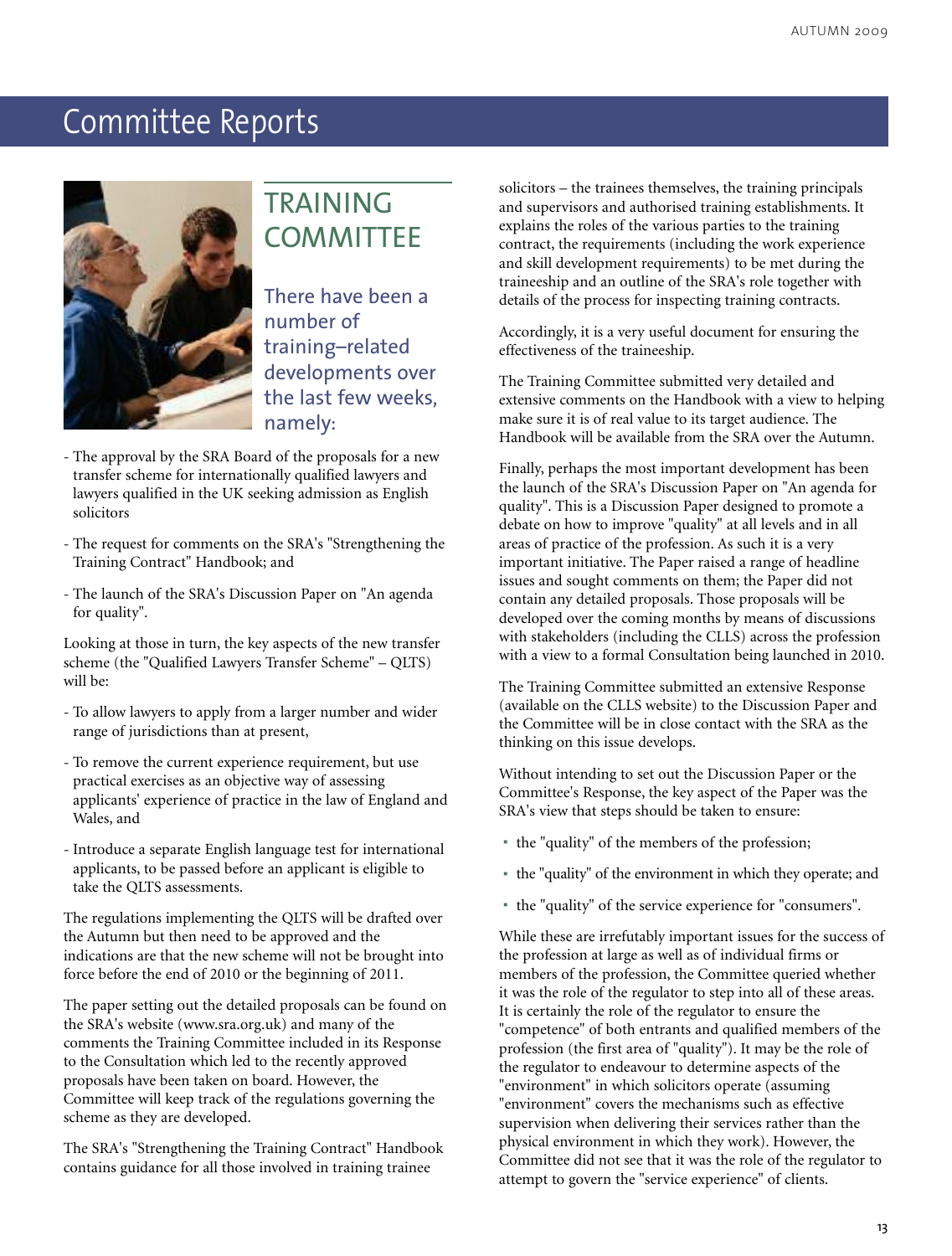This is not to say that any of this is unimportant, rather it is a matter of determining the appropriate drivers for ensuring the "quality objective" is achieved. It may be regulation but it may also be the business imperatives solicitors face.

The Committee flagged the need for an over-arching strategy which took into account the wide range of other potential training-related and/or potential regulatory changes which are in the pipeline – the outcome of the work-based learning pilot, the Hunt and Smedley Reports and the advent of Alternative Business Structures to name a few.

There is clearly a lot more work to be done on this by the SRA in conjunction with the stakeholders in the issue and the Committee will be engaged in this process.

**Tony King,** *Chairman,* Clifford Chance LLP

### COMPETITION LAW **COMMITTEE**

#### There have been some recent changes in the Committee.

Tony Morris stepped down as Chairman upon his retirement from Linklaters, and upon taking up a position as a member of the Competition Commission. The Committee would like to thank him for all his hard work and dedication in leading the Committee over the past years. The new Chairman is Robert Bell of Nabarro - Margaret Moore of Travers Smith is Deputy Chairman.

Alastair Lindsay, who left Allen & Overy for Monckton Chambers and Alex Nourry of Clifford Chance have also stepped down from the Committee and we thank them for their contributions. We also welcome Nicole Kar of Linklaters and Antonio Bavasso of Allen & Overy as new members of the Committee.

The Committee will continue to focus on monitoring and commenting on competition law developments, making representations, where appropriate, to Government and competition regulators in response to consultations as well as more generally. The Committee meets quarterly and, where relevant, working parties will be established to deal with particular topics and meet more regularly as necessary.

Recently members of the Committee and of the Joint Working Party of the Bars and Law Societies of the United Kingdom on Competition Law held a joint meeting with representatives of the OFT and the Competition Commission to discuss the Merger Assessment Guidelines published jointly as a Consultation Document by the OFT and the

Competition Commission ("the Joint Guidelines"). The meeting was very constructive and there was a wide-ranging discussion on a number of topics including the proposed scope of the Guidelines. Other points covered related to the regulators' approach to market definition, the treatment of conglomerate mergers and parallel transactions and the approach to secondary product markets. Given the current economic climate, there was particular interest in the circumstances in which the OFT would be willing to use the "failing firm" defence and/or "de minimis" exception to avoid a referral.

In the coming months, the Committee will be considering a number of recent consultation papers including the BIS consultation on the future of the Land Agreements Exclusion and Revocation Order 2004 and, the EU Commission's review of the Vertical Agreements Block Exemption, (Commission Regulation 2790/99).

**Robert Bell,** *Chairman,* Nabarro LLP

### INSURANCE LAW COMMITTEE

The Committee has responded to two Issues Papers by the Law Commission and the Scottish Law Commission in the context of their review of insurance contract law.

These relate to the position of microbusinesses and to the operation of section 83 of the Fires Prevention (Metropolis) Act 1774. In the case of microbusinesses, there was general support for the Law Commission's proposal to extend the regime previously proposed for consumer insurance in relation to pre-contractual information and it was recommended that the Law Commission should adopt a definition of microbusiness for this purpose which would converge with definitions of "small business" currently employed by the Financial Ombudsman Service and for other legal purposes. As regards section 83 (concerning the application of money insured on houses burnt down or damaged by fire), the Committee's experience was that this provision had little relevance to current insurance practice and might just as well be repealed.

The Committee have also kept under review a range of other legal developments, including in particular the substantial consultative exercise being conducted by CEIOPS on measures to implement the EU Solvency II Directive, and a number of interesting judicial cases, including the proceedings in WASA v Lexington concerning "back -to-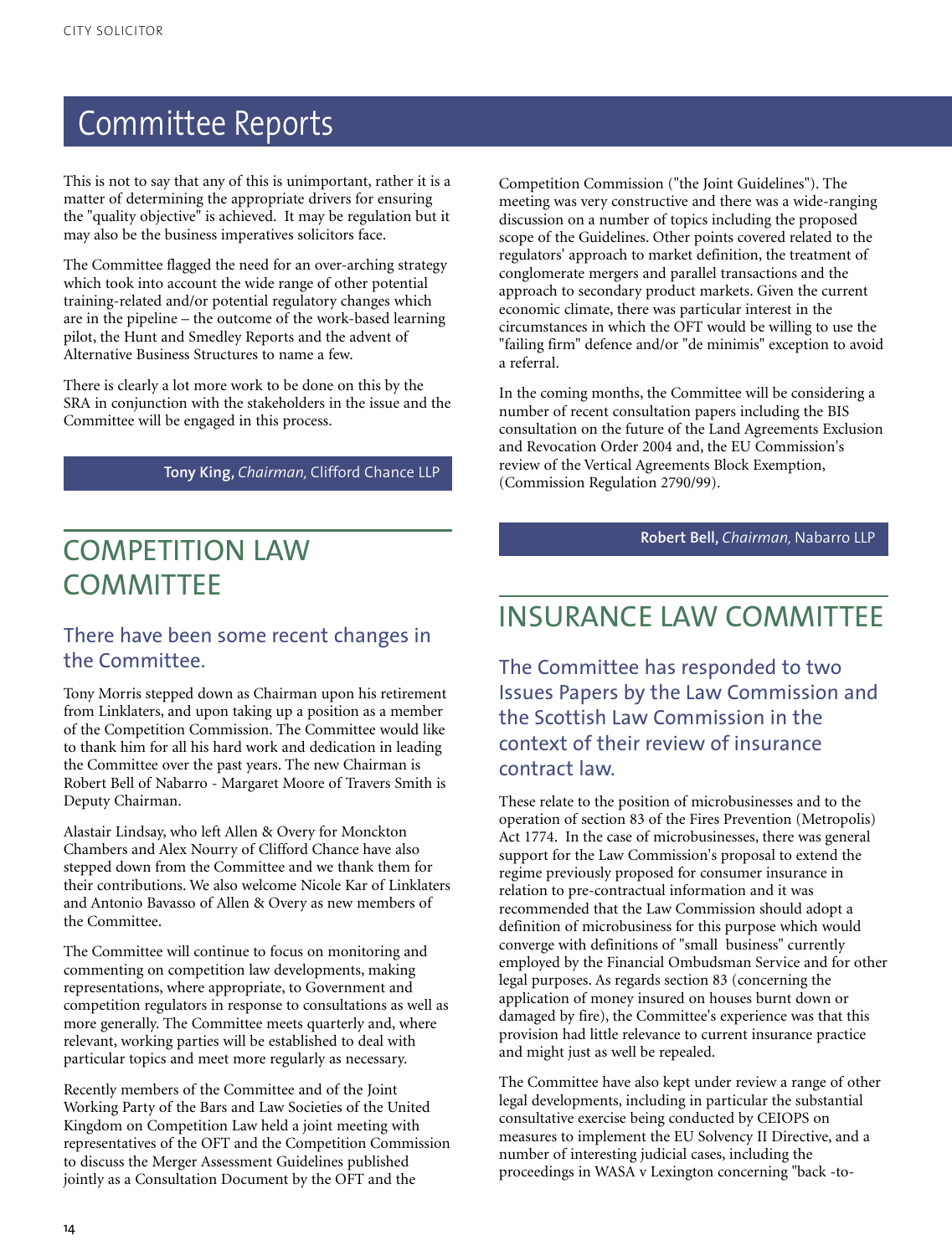back" reinsurance: this case resulted in a judgment by the House of Lords at the end of July.

**Ian Mathers,** *Chairman,* Allen & Overy

### COMMERCIAL LAW **COMMITTEE**

It has been a relatively quiet period for the Commercial Law Committee, with no public consultations within its remit considered worthy of comment. Nevertheless, the Committee has continued to meet according to its established schedule, every two months. In the interest of sharing best practice within the profession, Committee meetings always provide an opportunity for members to raise and invite discussion of developments in the law and business practice.

These discussions are quite fully minuted and the minutes are available on the Society's web-site. Recent discussions have concerned:

- the propensity of those who arrange competitions (eg for architectural design on new projects) to require all entrants to grant licences of their submissions to the organisers;
- the NETTTV case, in which it was held that there is <sup>a</sup> strong, albeit rebuttable, presumption that an exclusion of loss clause cannot cover deliberate repudiatory breaches of contract;
- the OFT's challenges to football club season ticketing arrangements;
- the success of the OFT's case against Foxtons and the consequential heightened interest in standard terms.

The Committee's external activities include liaison with other bodies including organs of government. In pursuit of this objective, a working group of the Committee [recently] had a further meeting with representatives of the OFT, aimed at sharing views on developments in those aspects of commercial law within the purview of the OFT, especially consumer law, advertising and the interpretation of the two sets of Regulations adopted in 2008 pursuant to the European



Directive on unfair trading. These discussions will not be recorded in detailed minutes of the Committee, but the Committee Chairman is willing to deal with any written queries from members.

The Committee continues to liaise with the publishers of the well-known directories in order to develop their appreciation of commercial work as a distinct area of practice worthy of a separate category in their publications.

The membership of the Committee is at a good level, but new members continue to be welcome, especially in the interests of diversity. Queries should be addressed to the Chairman.

**Nick Mallett,** *Chairman,* DMH Stallard

### COMPANY LAW COMMITTEE

The Company Law Committee meets every other month to discuss current developments in company law, regulation and practice. The minutes of the Committee can be found on the City of London Law Society website. Between meetings, working parties of the Committee are formed to respond to consultations on issues of interest or to prepare guidance or other documents likely to be useful to our members in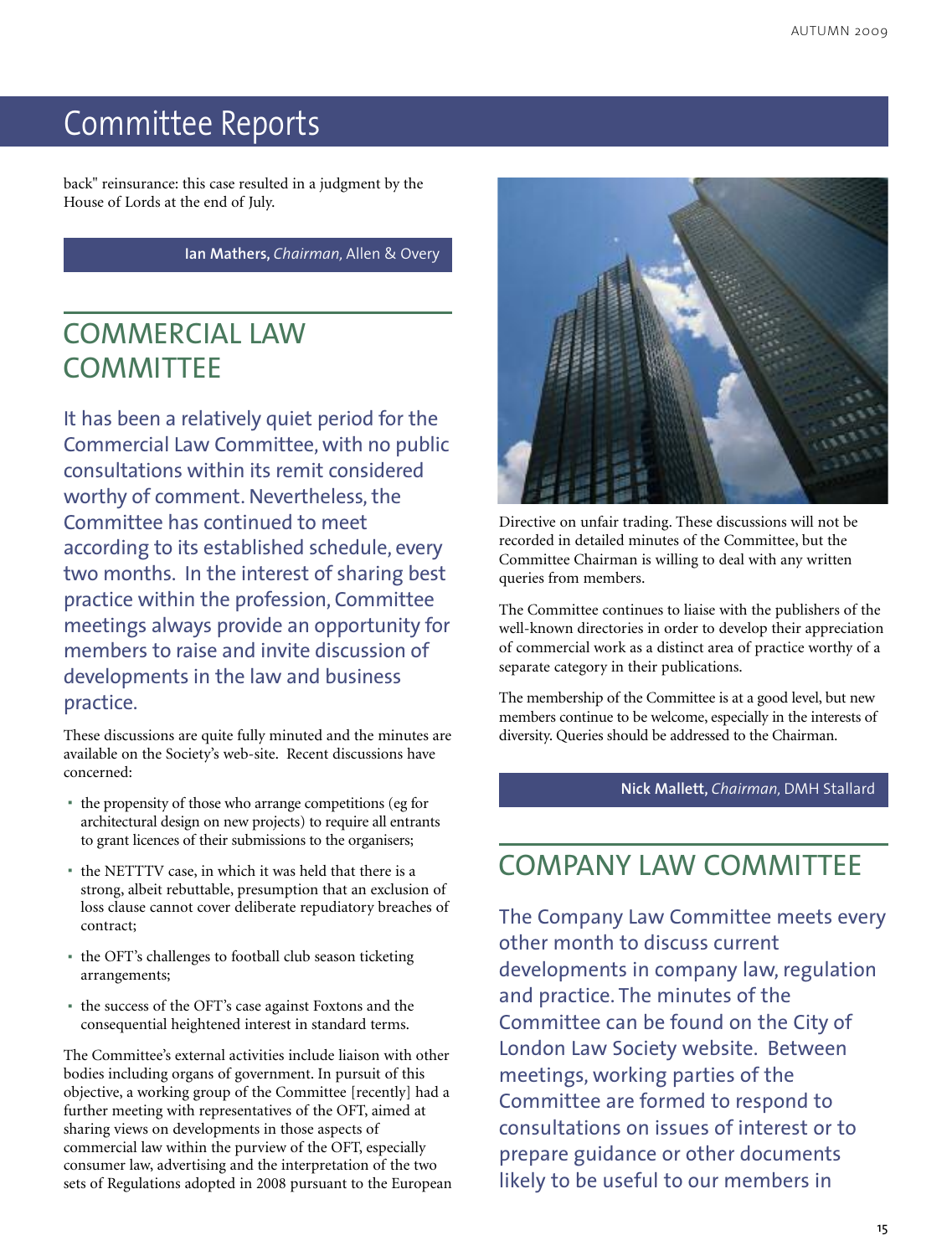#### practice. Details of our recent work are provided below.

**Market Abuse Directive - Call for Evidence Review** In April 2009, the EC Commission published a Call for Evidence Review of Directive 2003/6/EC on insider dealing and market manipulation (the "Market Abuse Directive"). The Committee believes that reform and revision of the Market Abuse Directive regime is required in a number of respects and thus submitted a written response to the consultation jointly with the Law Society's Standing Committee on Company Law. The Committees stated that:

- (i) they believed that the policy objectives of the Market Abuse Directive would be met more effectively if different definitions of "inside information" were adopted in respect of the insider dealing prohibition and in respect of issuer disclosure obligations of "inside information". It was proposed that the definition for the purposes of the prohibition of insider dealing should involve a simple test of price sensitivity (i.e. it would not include a "reasonable investor" test or a requirement that future events or circumstances be "reasonably expected") and that the definition of "inside information" for the purposes of the issuer disclosure obligation should be retained as it is;
- (ii) the circumstances in which an issuer may delay disclosure of inside information should be clarified; and
- (iii) it should be made clear that transaction reporting by managers and their closely associated persons should not require the reporting of pledges over shares.

The full response paper is available on the City of London Law Society website.

#### **Articles of Association: Updated Pro Forma Circular**

An updated version of a pro forma circular developed by a number of firms represented on the Company Law Committee was produced. This describes suggested changes to articles of association to reflect (i) the changes to the Companies Act 2006 as a result of the implementation of the Companies (Shareholders' Rights) Regulations 2009 in August 2009 and (ii) provisions of the Companies Act 2006 coming into force in October 2009. The UKLA and ABI have also reviewed the updated circular.

The Pro Forma Circular can be downloaded from the City of London Law Society website.

**William Underhill,** *Chairman,* Slaughter and May

### COMPANY LAW COMMITTEE - VACANCIES

**The Company Law Committee has two vacancies to fill as a result of resignations of existing members and is therefore seeking applications from prospective new members. Applicants should practice in the area of corporate/company law, be enthusiastic about the opportunity to contribute to the work of the Committee and be able to commit enough time to participate in the work of the Committee, including attending its regular meetings in the City of London.**

**To apply, please contact the Chairman, William Underhill, at Slaughter and May (e-mail: william.underhill@slaughterandmay.com; Tel: (0)20 7090 3060) before 30 November 2009. When applying, please send a CV and give an indication of your main areas of interest in the work of the Committee.**

### LITIGATION COMMITTEE

Over the summer, the Litigation Committee prepared a detailed response to Lord Justice Jackson's preliminary report on the costs of civil litigation (published on 8 May 2009). This response was submitted to the Jackson Review on 31 July 2009, and can be accessed on the Company's website.

As part of this process and to promote public debate and feedback to Lord Justice Jackson, The Committee worked with the Commercial Litigators Forum to host a joint open meeting with Lord Justice Jackson on 13 July 2009. Attendees were able to exchange views on a number of the important issues raised by the preliminary report and were polled by Lord Justice Jackson for their answers to some key questions.

The Litigation Committee limited its written response to areas relevant to commercial litigation, and emphasised that any recommendations for reform must seek to preserve London's present status as a popular venue for international business dispute resolution.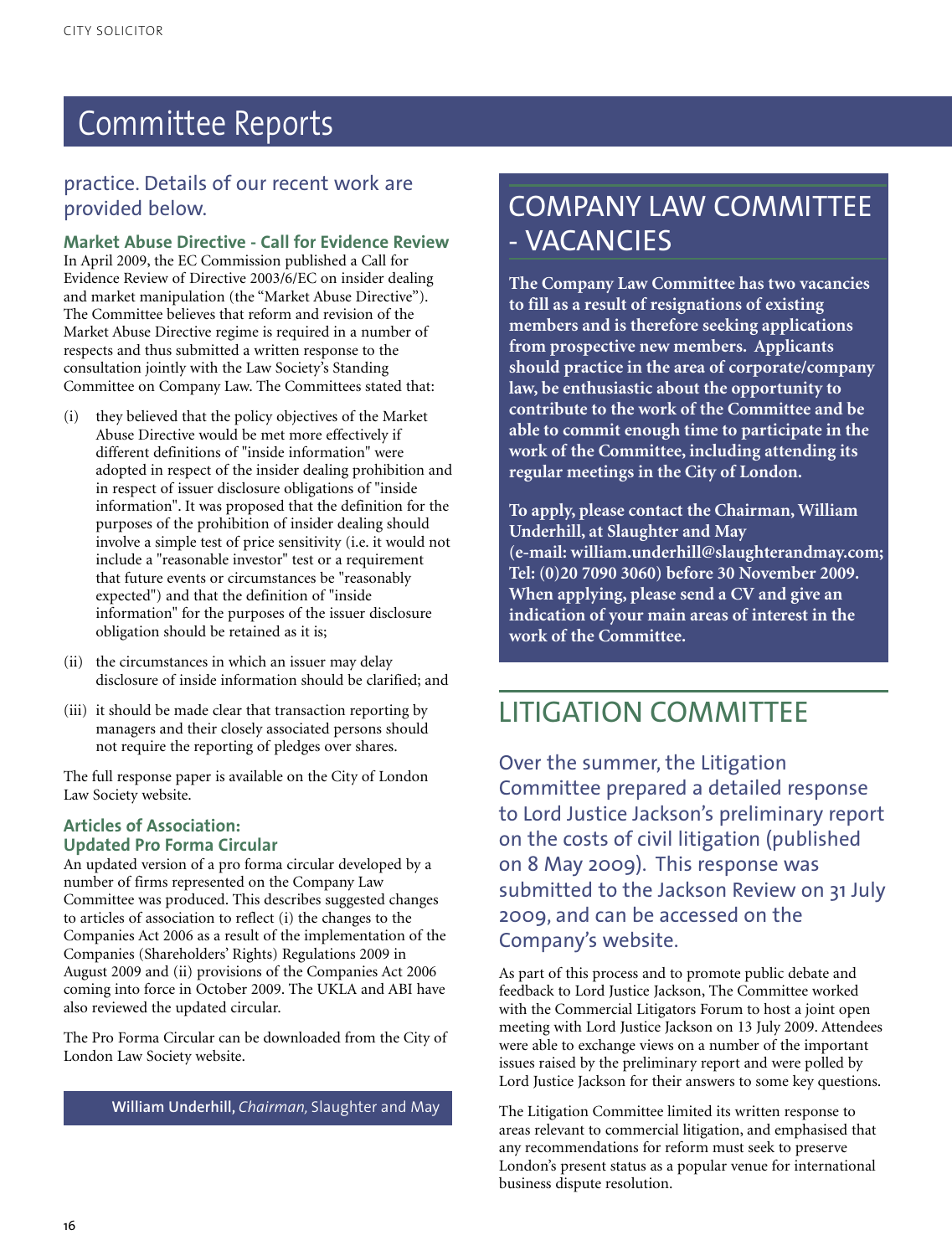One key area of focus was the funding of civil litigation. Two of the most controversial issues Lord Justice Jackson is considering are whether the UK should allow contingency fees, and whether success fees and "after the event" (ATE) insurance premiums should continue to be recoverable. The Litigation Committee expressed itself to be cautiously in favour of contingency fees provided costs shifting principles were retained, but argued that the success fees themselves and ATE premiums should not be recoverable in commercial cases. The Committee generally supported the existing retrospectively assessed costs shifting regime, and considered that an expansion of fixed fees or costs capping into commercial cases would be inappropriate.

Another major focus of Lord Justice Jackson's attention was how to better control the costs of litigation – which arise particularly in relation to disclosure, witness statements and expert evidence. The Litigation Committee agreed that the costs of disclosure have spiralled in the last ten years, but emphasised that the UK's rigorous disclosure regime is seen as an attractive feature of the English and Welsh legal system. The Committee discussed various proposals for better managing the costs of disclosure. The Litigation Committee agreed with Lord Justice Jackson's suggestion that, as overly long and lawyer-driven witness statements have become a key driver of litigation costs, witness summaries might sometimes be preferable. The Committee also expressed its support for many of Lord Justice Jackson's proposals for containing the costs of expert reports.

Lord Justice Jackson's final report is due to be published in December 2009.

> **Lindsay Marr,** *Chairman,* Freshfields Bruckhaus Deringer LLP

### REGULATORY LAW COMMITTEE

The CLLS Regulatory Committee (the "Committee") meets monthly and from June 2009 until present has submitted the following papers.

1. **A response to the FSA's discussion paper on 'A regulatory response to the global banking crisis' (DP09/2).**

The Committee broadly agreed with the principal points raised by the FSA in the discussion paper. However, the Committee felt that the FSA should resist the temptation of being 'first to market' with implementing any regulation in response to the banking crisis and emphasised the importance of not disadvantaging the UK. The Committee

also considered that further regulation was not required in order to reduce the likelihood of systemically important firms failing, or to reduce the impact if they did. Instead, the Committee felt that there should be greater focus by the FSA on the risks inherent in banking business models, and of the



economics of banks' businesses.

The Committee considered that any international supervisory architecture needed to focus on making individual supervisors work better together, rather than establishing a single supervisor or group of supervisors to work on a cross-border basis. The Committee agreed with the logic of encouraging (or even requiring) the formation of supervisory colleges for the major international banking and financial services groups, but felt that there were limitations on what the colleges could and should achieve.

Although the Committee supported the FSA's ongoing work on the range of initiatives designed to strengthen the infrastructure for OTC derivatives, it considered there to be a number of legal and operational issues that needed to be carefully worked through together with the CCP, clearing members and their clients in order to make CCP clearing an attractive proposition to participants in the CDS markets, and the markets for other OTC derivatives. It also felt that the portability of CCP cleared contracts in the case of a default of a clearing member should be examined. Particular thanks are due to Peter Bevan, Patrick Buckingham and Simon Morris for their work on this submission.

2. **Comments on the EU Commission's proposal for a Directive on Alternative Investment Fund Managers (the "Directive").**

The Committee wrote on two occasions to the FSA, HM Treasury and the Swedish Finance Ministry to comment on certain core areas of the Directive which it considered to create significant legal uncertainty. The Committee's policy was to make key legal rather than policy points. The points made were that:

- (i) it was extremely important for the Directive to contain a clear definition of what was meant by a "collective investment undertaking" within its scope. An enhanced definition accompanied by specific exemptions (dealing with, for example, joint venture arrangements and investment arrangements involving only undertakings within the same group) would help avoid problems of legal uncertainty.
- (ii) it was not clear what activities brought a person or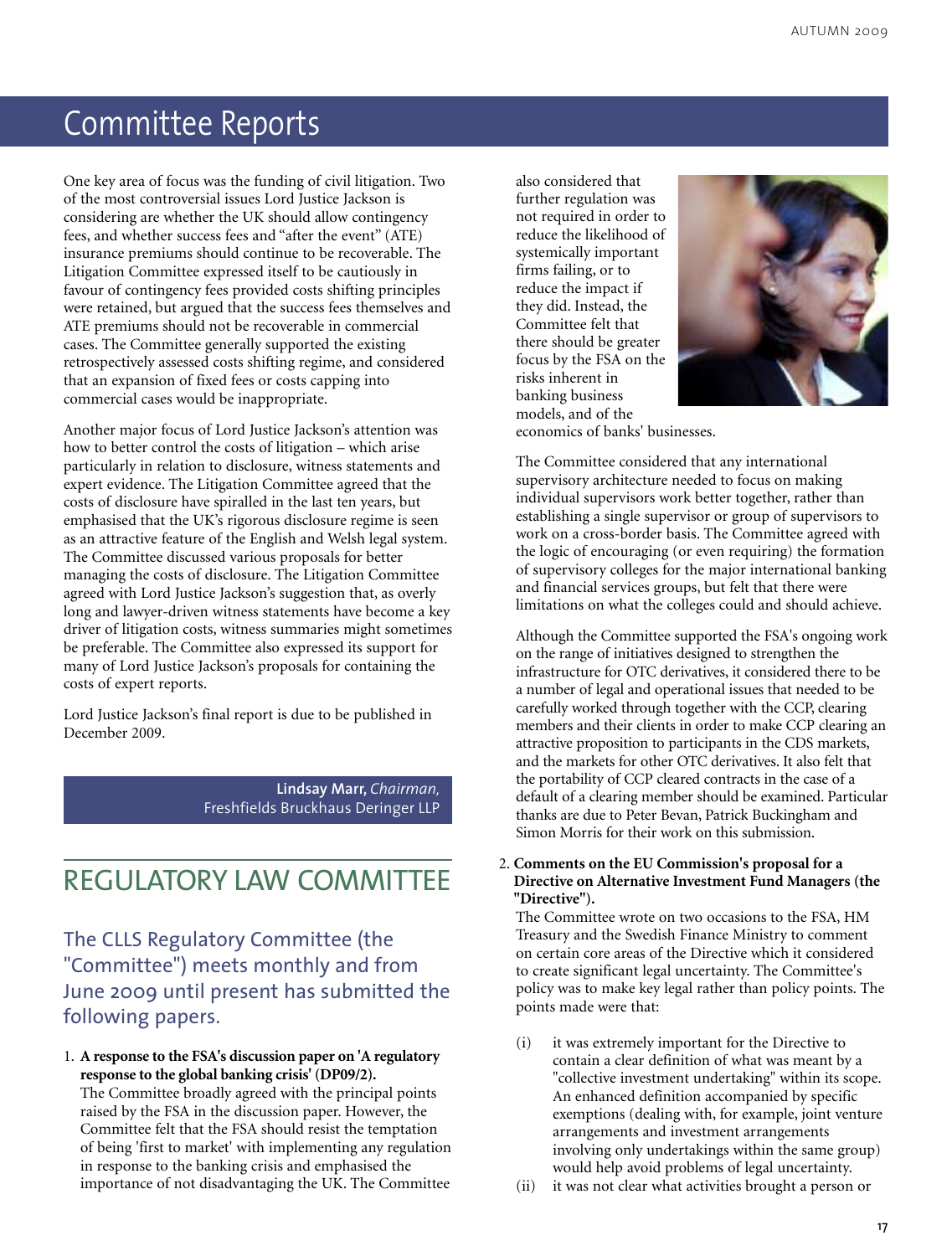an entity within the scope of the Directive's definition of "manager of alternative investment funds". There must be a clear policy decision taken as to the characteristics which define the entity within the scope of this definition and these must be clearly reflected in the Directive. Further, it would be important for the Directive to make it clear that if the day-to-day management of a fund was in fact the responsibility of the investors, then those investors were not the "manager".

- (iii) the Directive needed to make it clear that, during the three year period before the third country provisions would apply, a third country fund/manager may carry on marketing activity in accordance with the local private placement regime, and this would continue to be the case after the end of that period.
- (iv) the position under the Directive in relation to MiFID firms was unclear, particularly in relation to the types of investment services that they may provide to Alternative Investment Funds ("AIFs") and AIFMs which were not subject to the Directive.
- (v) there should be no restriction on the ability of MiFID firms to provide MiFID services and this must be made clear in the Directive.
- (vi) the concept of leverage in the Directive needed much greater definition in order to ensure that it was directed at the kind of leverage that could have systemic impact.
- (vii) the Directive's threshold tests were important, but it was not clear how "assets under management" were to be calculated for the purposes of assessing the test. There needed to be a mechanism enabling a firm to opt-out of (in addition to opting into) the Directive. Further, where the value of assets under management fluctuated above and below the threshold level, it was essential for there to be a "grace period" for managers who crossed the threshold during the life of a fund (or funds).
- (viii) the position in relation to national private placement regimes required greater clarity. It was unclear whether existing EEA member state private placement regimes would continue for AIFMs that were not required to comply with the Directive.
- (ix) greater clarity was also needed in relation to what was meant by "marketing" within the Directive. Professional investors should be permitted to make enquiries of an AIFM (and vice versa) about a prospective fund without triggering the prior notification and consent procedures.

The Committee's work on these submissions was coordinated by Bridget Barker and Margaret Chamberlain.

**Margaret Chamberlain,** *Chairman,* Travers Smith LLP



### EMPLOYMENT LAW

#### **New Agency Workers Law**

After at least two decades of trying the European Union agreed in November of last year a Directive on Temporary Agency Work (2008/104/EC). The Directive has two aims: to

provide certain employment rights for temporary agency workers and to liberalise the supply of agency workers (because some Member States place restrictions on what employment agencies can do). The UK Government is keen to transpose the Directive into UK law promptly. To that end it is undertaking a two-stage consultation process. The first was on policy issues and the second will be on the detailed legislation. The consultation document on policy was published in May. The Committee submitted a detailed response raising a number of concerns with the Government's proposals.

Unsurprisingly the definition adopted in the new law for "agency worker"will be critical. The Government's starting point is that the Directive is only intended to regulate agencies (which the Government calls "employment businesses") who supply workers to user undertakings (which the Government calls "hirers") on a temporary basis. By contrast those businesses (which the Government confusingly calls "employment agencies") who offer workers to employers for permanent employment are not to be covered. Nothwithstanding the bewildering terminology the Committee agrees "employment agencies" should be excluded.

But in fact the more important issue is not who is the supplier but rather the nature of the assignment. As we are in the context of a triangular relationship – employment business, person supplied and hirer – this is inevitably going to be tricky. The Government's proposal is that "agency worker" should be defined by the standard employment law definition for "worker" i.e. somebody working under a contract of employment or other contract personally to provide work (excluding the self-employed). The Committee agrees with this proposal but with some reservations. First of all the test of "worker" is not altogether clear .Take, for example, the issue of whether the ability to appoint "substitutes" always rules out someone being a "worker". Also, the concept of "self-employed" is slippery because its meaning seems to vary depending upon context. Secondly, the Government suggests some standard relationships will be in scope (for example, umbrella companies) but others will be out of scope (for example, personal service companies). However, it is unclear how the test of "worker"will achieve this and, indeed, some would say umbrella companies and personal service companies are practically the same.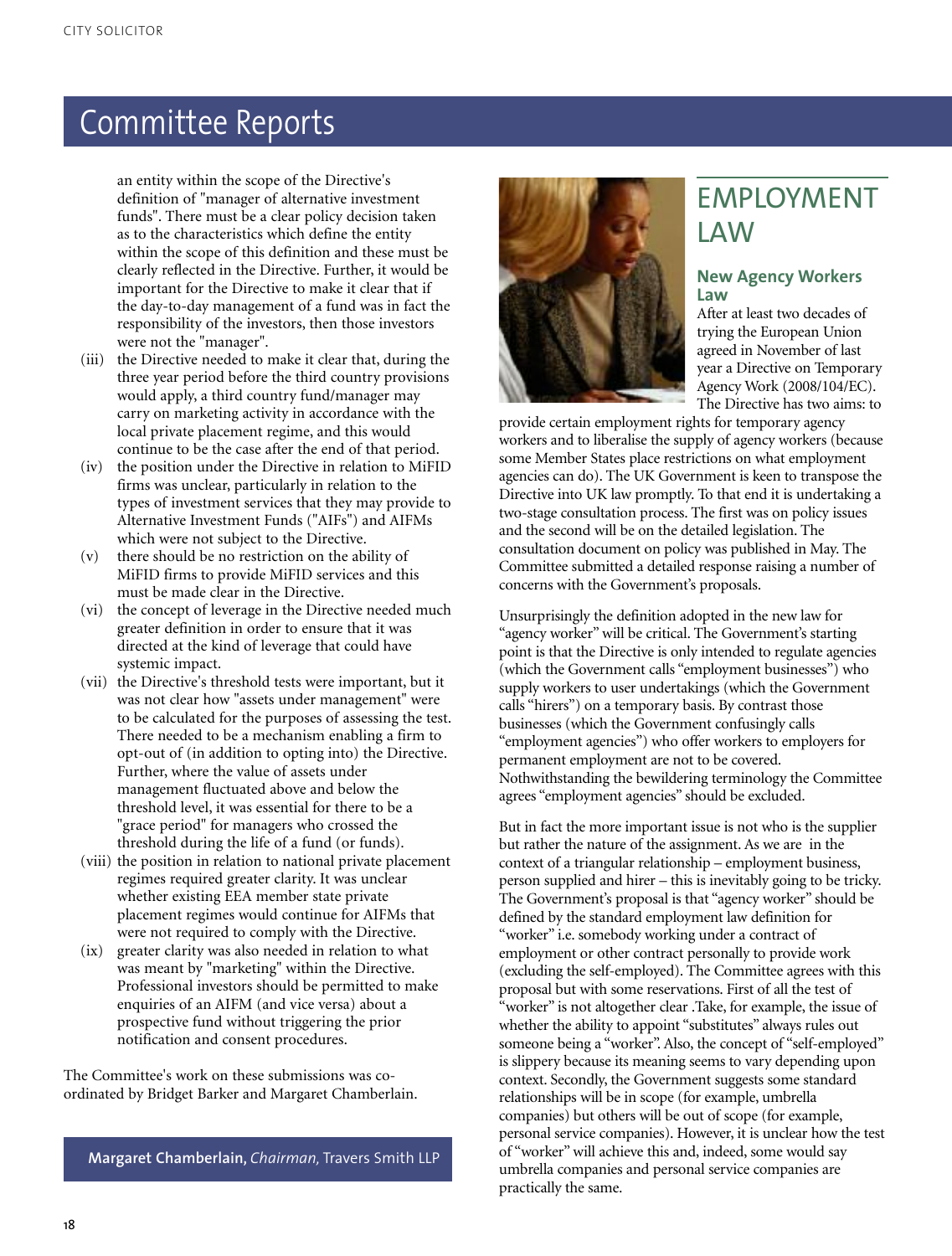At the heart of the Directive is the principle of "equal treatment". This is that agency workers are to have during the period of their assignment the benefit of the same "basic working and employment conditions" that would apply if they had been recruited directly to occupy the same job. This raises a host of issues. First, the Directive says such "conditions" include "pay". The Government proposes to define the latter as basic pay and contractual entitlements "directly linked to the work undertaken by the temporary agency worker while on assignment". The Committee queries why one should adopt a test that will lead to disputes when the option of selecting basic pay uses a concept everyone is familiar with. Secondly, the centre piece of the Government's proposed implementation is that the principle of equal treatment will only apply after 12-weeks. Does that mean 12 calendar weeks or 12 weeks of work? The Government proposes the former. The Committee considers that this is probably the right choice. The latter would introduce bureaucratic procedures and is potentially indirect (sex and part-timer) discrimination. Thirdly, does a break in assignment stop the 12-week clock running? The Government accepts this but has not decided how long a break must be to stop the clock. The Committee thinks the well developed rules on continuity on employment for employment protection purposes should be applied. Fourthly, the Committee considers the Government has adopted a debatable approach on how to decide whether there has been equal treatment in "the same job" where there is no permanent employee undertaking that role. The Government's suggestion is to use a concept of "broadly similar work" and it hints at a hypothetical comparator. But it seems to the Committee that the Directive says neither of these things (which must be deliberate) and so it would be inappropriate to adopt them in the UK. Fifthly, there is the issue of whether the obligation to implement equal treatment falls upon the employment business or the hirer. We agree with the Government that the right answer is the former. Having said this, it does lead into some real practical problems because it is only right that the employment business should have a defence if the hirer has not provided it with the information it needs to ensure compliance with the law. But this begs the question of what information the hirer must provide and at what point will liability switch from employment business to hirer?

The Directive offers Member States the opportunity to adopt two exceptions to the principle of equal treatment. First, where the agency worker is a permanent employee of the business. Secondly, where a workforce agreement (i.e. a collective agreement) is in place at the hirer. The Committee welcomes both exemptions, although there must be some doubt over whether the second is likely to be a practical proposition with most employment businesses not being unionised. By contrast, the first exception is likely to be well used. The Government intends to lay down "anti-avoidance" measures here. But this raises controversies. For example, the Government proposes

that to qualify as a permanent employee the worker must following the assignment be paid not less than 50% of the pay for the last assignment (we say why not use the national minimum wage rate which has the virtue of clarity) and must be employed for a period of post assignment although no period is proffered at this juncture by the Government (we say one week to reflect the minimum statutory period of notice).

In addition to equal treatment, agency workers are to be provided, by the hirer with access to employment vacancies and "amenities or collective facilities". The Committee urges the Government to define these obligations with precision. For example, is a staff Christmas party an "amenity"? Another new provision that we consider requires a clear definition relates to the fee an employment business can charge a hirer who offers permanent employment to an agency worker. The Directive prohibits any restrictions imposed by the employment business upon the hirer permanently recruiting an agency worker although the employment business may charge a reasonable fee. We thought that "reasonable" has to be defined in the legislation because otherwise it is certain that employment businesses and hirers will take different views on what is reasonable and that will lead to uncertainty and ultimately litigation.

The Directive contains rules on rights for pregnant women and new mothers, counting agency workers towards thresholds at the employment business that trigger the right to a body representing workers, and the supply of "suitable information" on the use of agency workers by the hirer to bodies representing workers. The Committee broadly agrees with the Government's proposals with one major exception. The Government proposes to define "suitable" information as information that can establish whether equal treatment is being provided. However the view of the Committee is that "suitable" should be defined by context. In other words one looks to the obligation the employer is fulfilling in relation to information concerning its permanent employees and the employer must provide similar information in relation to the use of its agency workers. As regards enforcement, the Government's proposal that disputes would be heard by Employment Tribunals and ACAS would be invited to assist in attempting dispute resolution, is endorsed by the Committee.

The Government has until December 2011 to introduce the new law. The Government is in a hurry to legislate as soon as possible. Even so, the Committee considers the Government needs time to get the legislation right and then there must be time for both sides of industry to be ready for the new law. A commencement date of October 2011 seems to us more sensible. By then we can expect that the business of supplying agency workers will be structured in such a way as to achieve a flexible arrangement for worker and hirer that does not exploit the vulnerable.

> **Raymond Jeffers,** *Former Committee Chairman,* Linklaters LLP